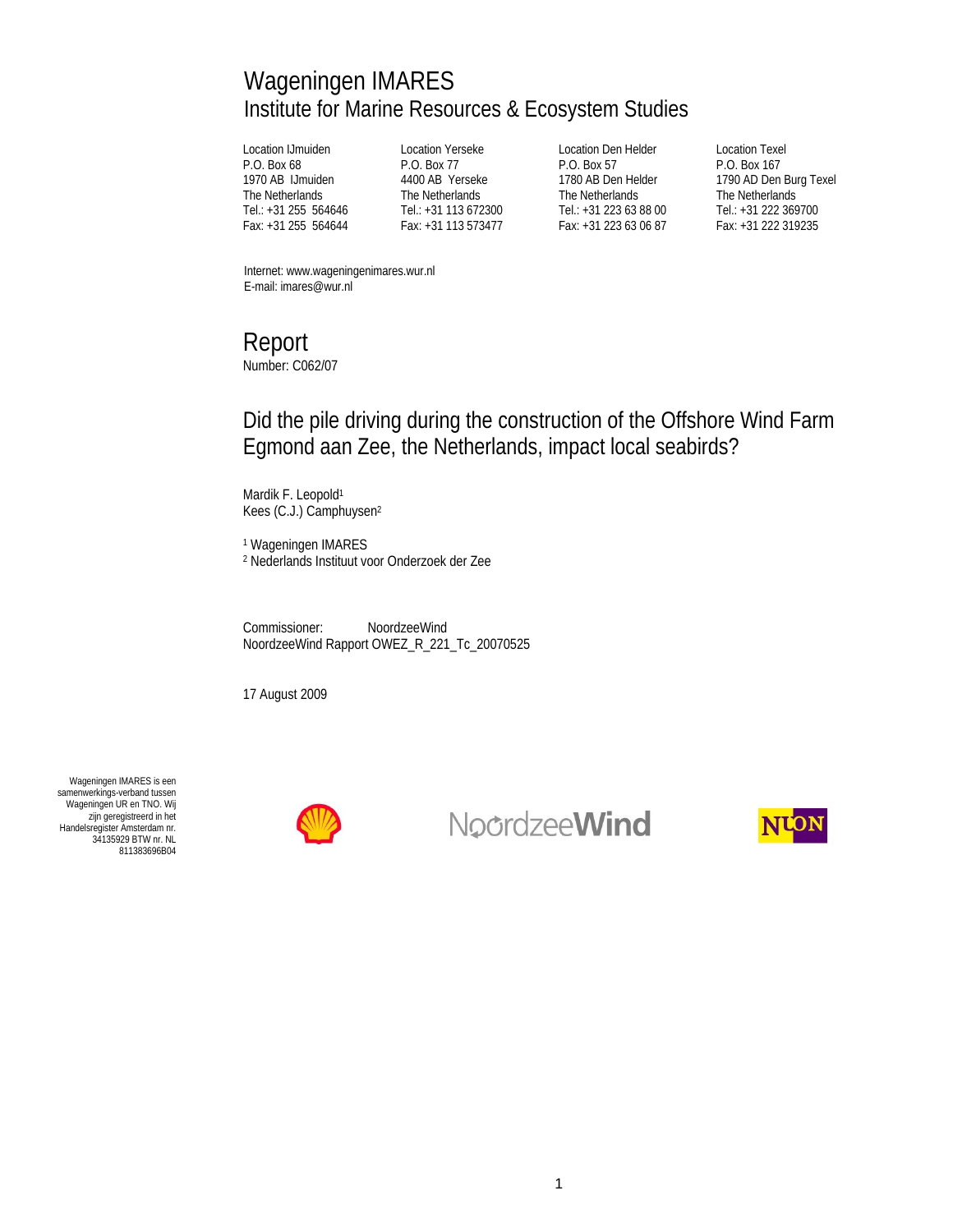# Table of Contents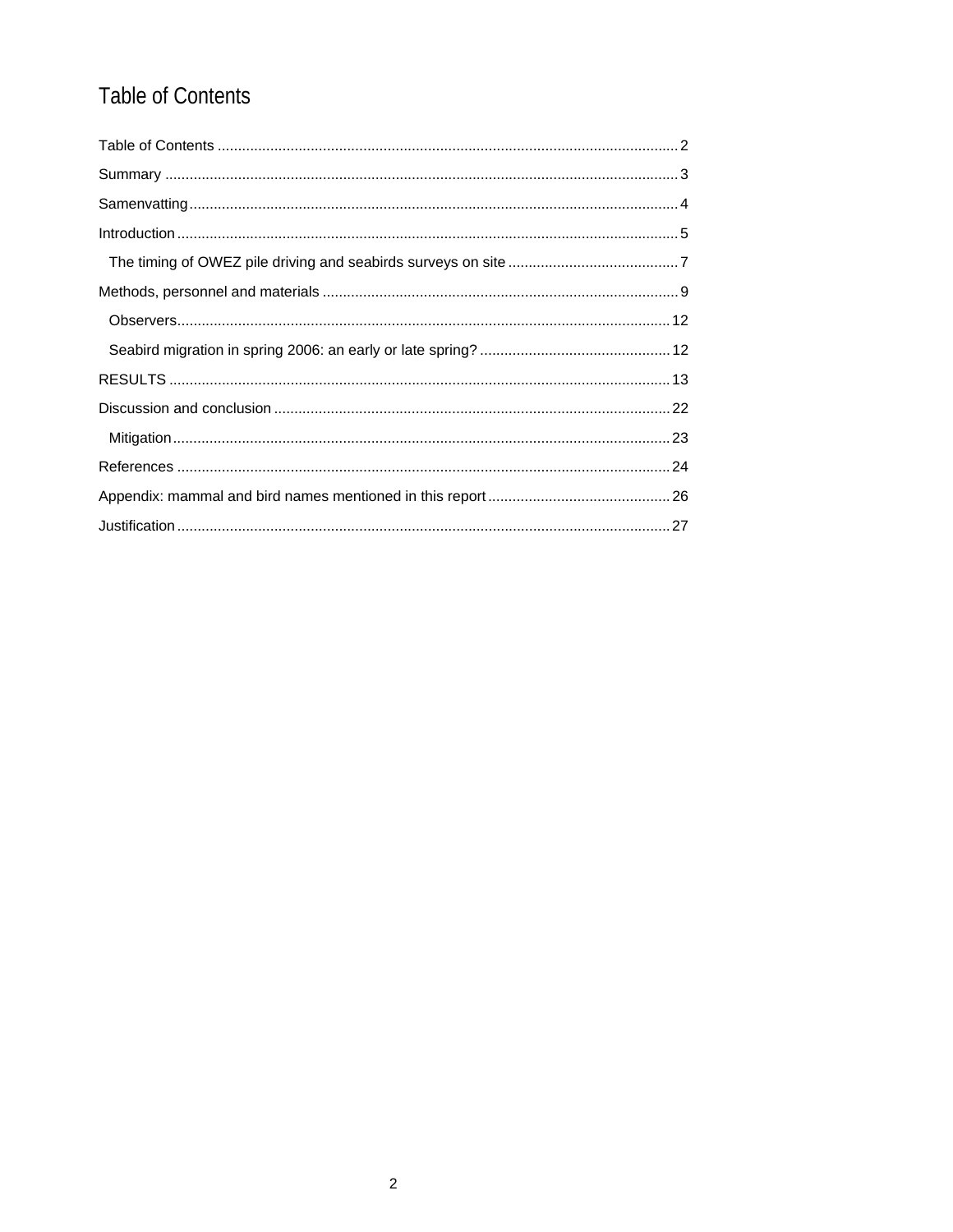### **Summary**

The Dutch consortium "NoordzeeWind" operates the first offshore wind farm in Dutch North Sea waters. The park, consisting of 36 turbines on monopiles, is located NW of IJmuiden harbour, some 8 NM off the Dutch mainland coast. Named after the nearest town ashore, the park is known as "Offshore Windfarm Egmond aan Zee" (OWEZ). Erecting the 36 monopiles was done by pile driving, from a large ship using a hydro-hammer. This technique generates considerable underwater noise levels (see report OWEZ\_R\_251\_Tc\_20070327) that might be detrimental for local wildlife. In this study, possible effects on sensitive seabirds are considered. Bird species most likely to be vulnerable to underwater sound are those that forage by diving after fish of shellfish. Diving birds that may occur in relatively high densities at the OWEZ location include auks, and possibly divers and seaduck. Terns, that feed by shallow dives are considered less vulnerable and mostly occur closer to the mainland coast. Several gull species may occur in the area in high densities, but they feed at the surface only, and are considered the least vulnerable. Pile driving took place from 17 April to 28 July 2006. The potentially vulnerable divers, seaduck and auks had largely left the area by the time the pile driving started. Migration commenced early in 2006 and any birds still left in the area by mid-April would have been scared away by the shipping activities long before actual pile driving started. Further mitigation of possible effects on sensitive seabirds included a ramp-up procedure that ensured that full hamming power was only administered after a period of low-energy blows that were unlikely to cause lethal effects on any birds still present. Furthermore, an underwater pinger, aimed at scaring off marine mammals, was put into operation 3-4 hours before pile driving started. Visual observations before and during three pile driving sessions failed to detect any of the seabirds deemed sensitive to pile driving noise in the vicinity of the construction work. Birds that did fly by the construction site (mainly gulls and terns) did not show a noticeable reaction to the activities. It is therefore concluded that effects of underwater noise on seabirds, though potentially detrimental, were negligible during construction of OWEZ. This was due to fortunate timing of the work and to appropriate mitigation measures.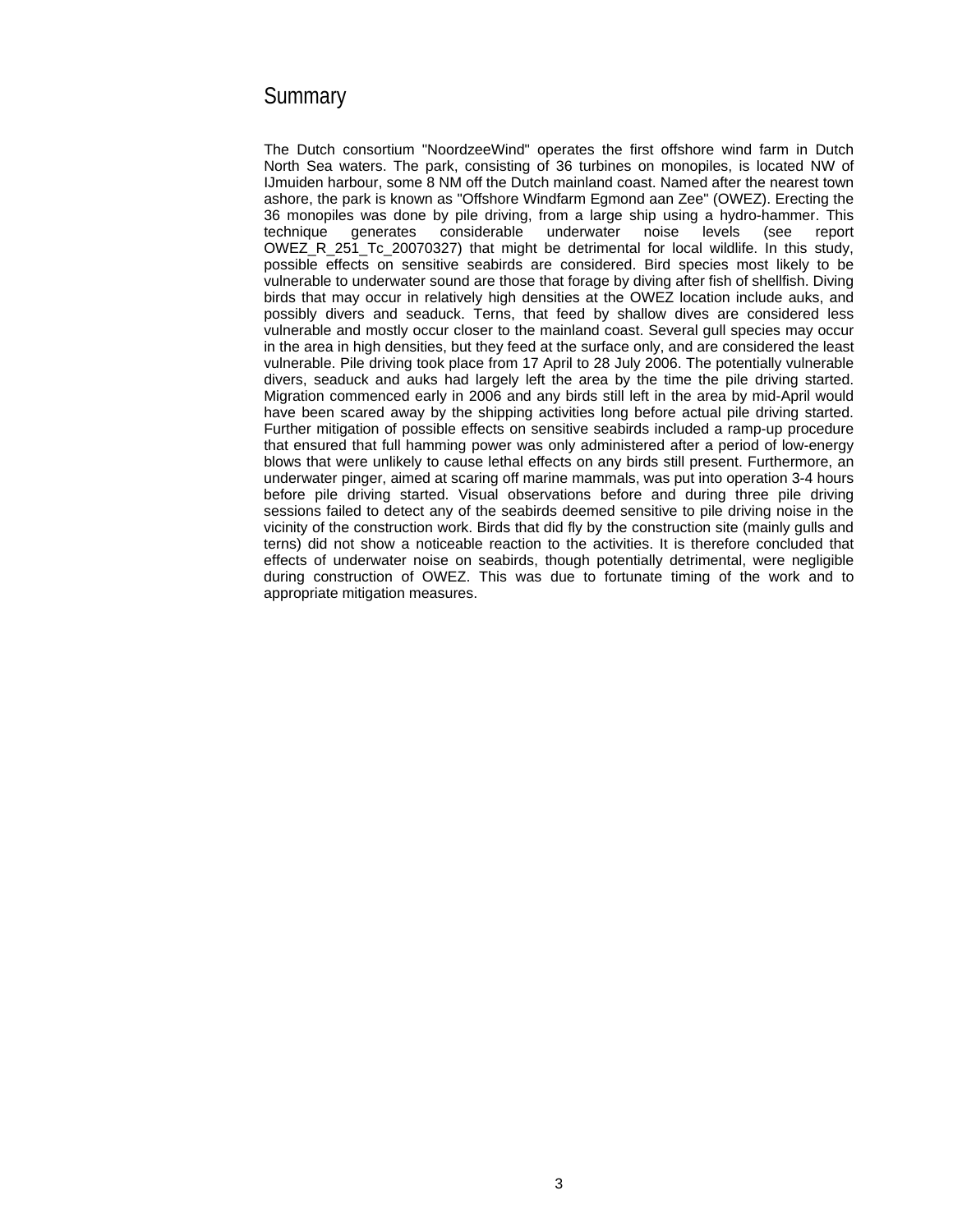### **Samenvatting**

Het consortium "NoordzeeWind" heeft het eerste Nederlandse windpark op de Noordzee laten bouwen. In dit park verrezen 36 turbines op zogenaamde monopiles, in een concessiegebied, gelegen op circa 8 zeemijlen voor de kust van Egmond aan Zee. De palen werden geplaatst door ze vanaf een groot hei-schip de bodem in de slaan. Dergelijk heiwerk gaat gepaard met hoge geluidsniveaus, met name onderwater (zie rapport OWEZ\_R\_251\_Tc\_20070327). Dit geluid is in potentie schadelijk voor onderwaterleven, waaronder zeevogels die duikend voedsel zoeken. In deze studie worden de effecten van het geluid van het heien op de zeevogels die ter plaatse (kunnen) voorkomen onderzocht. De zeevogels die het meest kwetsbaar lijken zijn de alk en de zeekoet, die diep duikend foerageren en -in de winter- in hoge dichtheden in het werkgebied kunnen voorkomen. Zeeduikers en zee-eenden lijken ook kwetsbaar, maar komen in de regel dichter onder de kust voor. Meeuwen, die vooral aan het wateroppervlak hun voedsel zoeken lijken minder kwetsbaar, terwijl ondiep duikende soorten als sterns een tussenpositie zullen innemen. Meeuwen kunnen in hoge dichtheden in het gebied voorkomen maar sterns verblijven in de regel dichter onder de kust, wat hun kwetsbaarheid vermindert. Het heiwerk werd uitgevoerd tussen 17 april en 28 juli 2006. In 2006 kwam de voorjaarstrek vroeg op gang en de meeste zeeduikers, zee-eenden, alken en zeekoeten hadden half april het gebied al verlaten, waardoor er geen schadelijke effecten van het geproduceerde onderwatergeluid meer konden optreden. Daar kwam bij, dat de aanwezigheid van het -zeer grote- heischip en andere werkschepen in het gebied al bij voorbaat verstoringsgevoelige zeevogels op afstand gehouden zullen hebben. Er werd bovendien actieve mitigatie toegepast. Het heien startte bij iedere sessie steeds met een aantal "voorzichtige" klappen en het volle vermogen werd pas later toegepast, waardoor gevoelige dieren de gelegenheid hadden naar een veilige afstand uit te wijken voordat zeer hoge geluidsniveaus bereikt werden. Tenslotte werd een onderwater pinger ingezet die al 3-4 uur voor aanvang van het heien een eigen, afschrikkend bedoeld onderwatergeluid produceerde. Een drietal heisessies werd gevolgd vanaf een klein bootje in de nabijheid van het heischip. Er werden geen kwetsbaar geachte zeevogels nabij het werk gezien en de vogels die wel in de buurt kwamen (meeuwen, sterns) vertoonden geen reactie op het (bovenwater)geluid. De conclusie is daarom, dat er geen significante effecten van het onderwatergeluid van het heien zijn opgetreden, ten opzichte van zeevogels. Een gunstige timing ten opzichte van de winter- en trekseizoenen, en geslaagde mitigatiemaatregelen waren hier debet aan.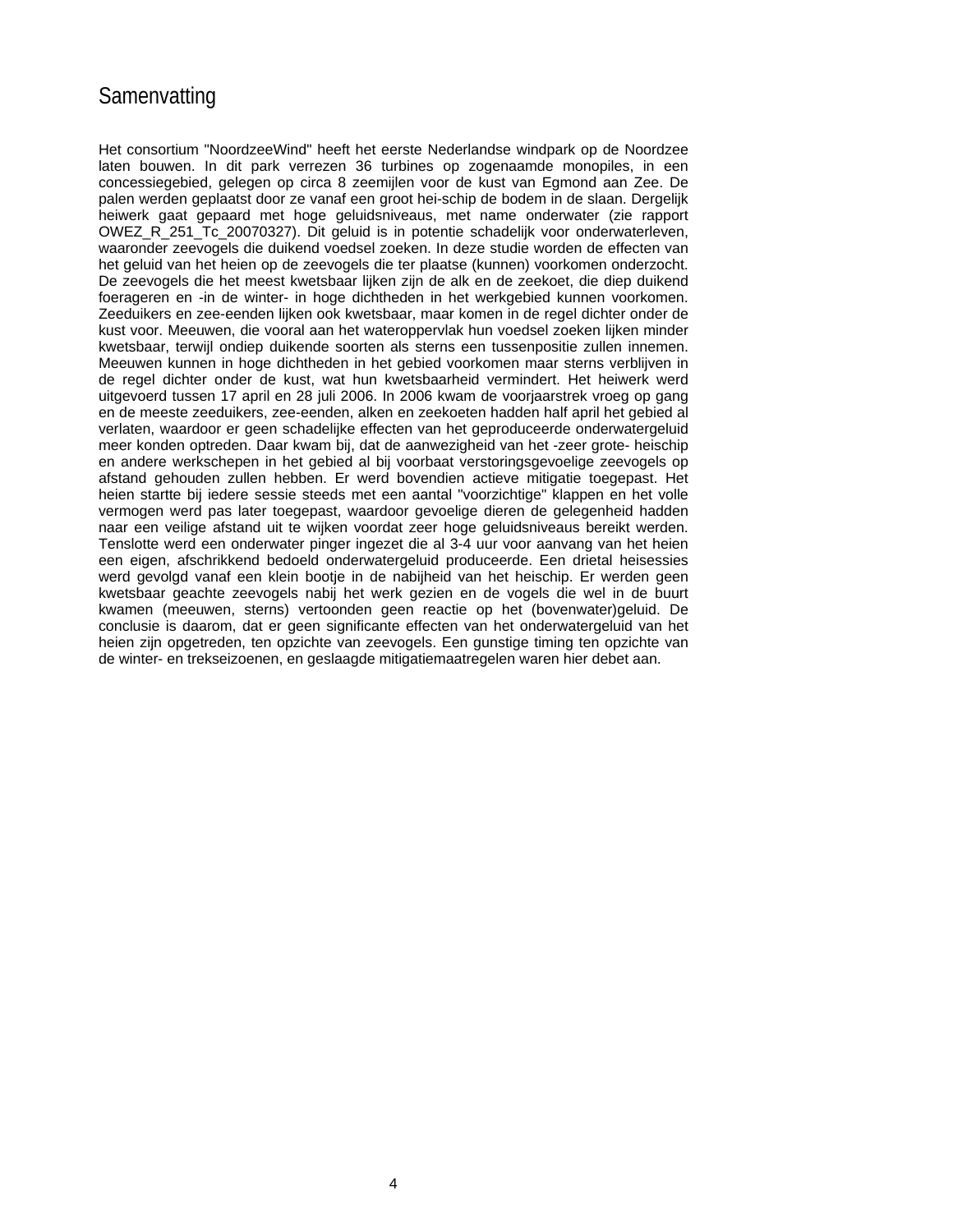### Introduction

The Dutch consortium "NoordzeeWind" operates the first offshore wind farm in Dutch North Sea waters. The park, consisting of 36 turbines on monopiles, is located NW of IJmuiden harbour, some 8 NM off the Dutch mainland coast. Named after the nearest town ashore, the park will be known as "Offshore Windfarm Egmond aan Zee" (OWEZ; Figure 1).



#### **Figure 1. Location of OWEZ (polygon off Egmond aan Zee) with the 36 turbines (image taken from NoordzeeWind 2003).**

The construction of this wind farm has taken many months and constituted among others several ship-based site surveys, cardinal buoys around the perimeter of the site, the laying of foundations for the monopiles (rocks being dropped into the sea from a barge), pile driving of the monopiles and attachment of transition pipes for the monopiles and further attachments of the turbines (at 70 m asl) and rotor blades (reaching up to 115 asl, NoordzeeWind 2003), and trenching cables. The ships involved in these tasks and for trafficking workers and equipment to and from the site and performing guard duties will all have impacted local seabirds. These impacts may range from attraction to deterrence from the site and, in a worst case scenario, to the death of some seabirds.

The location of OWEZ is within the Dutch EEZ, but outside any of the proposed NATURA 2000 sites within this area (Lindeboom *et al*. 2005). However, the site may hold rather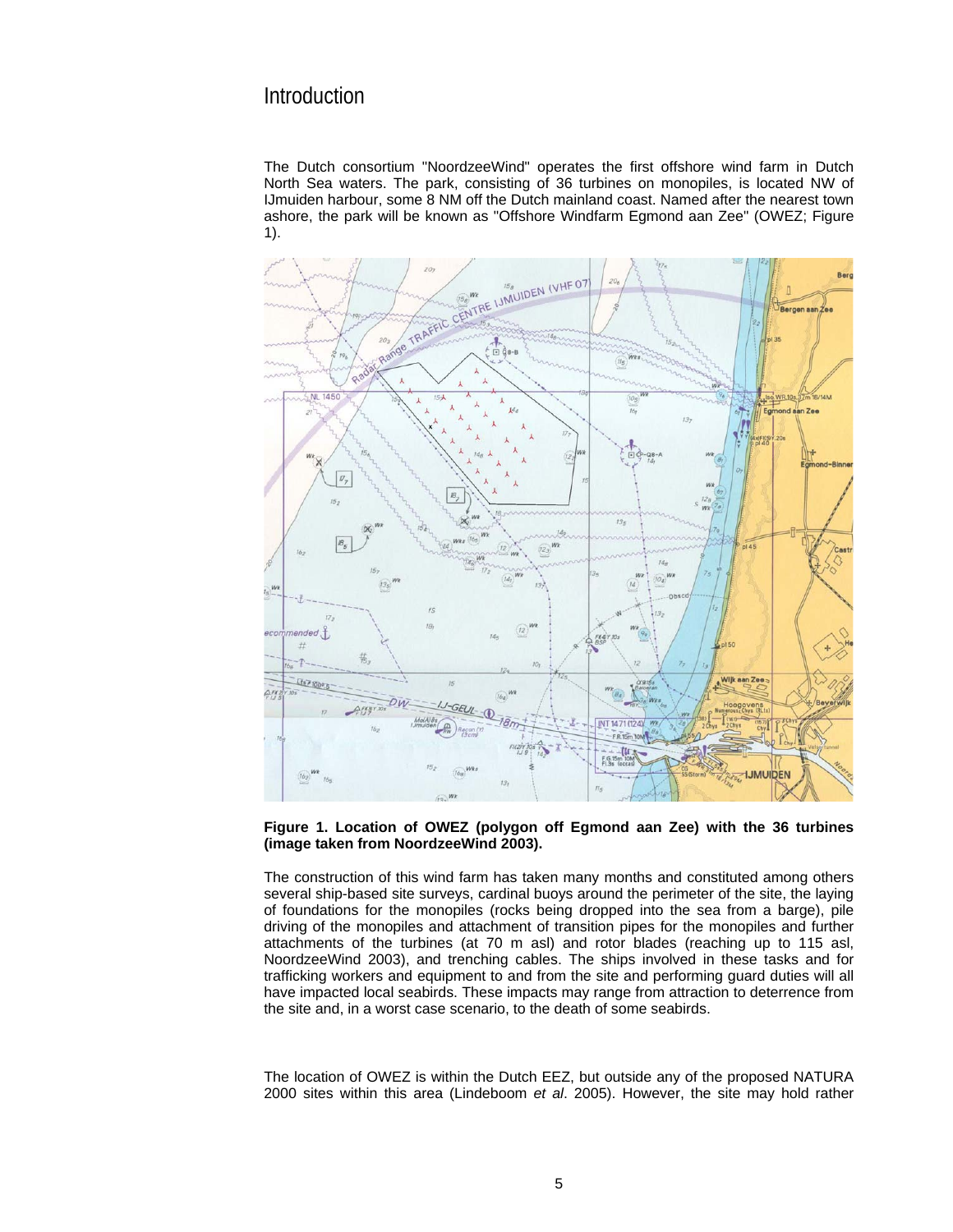important concentrations of vulnerable and protected seabirds at certain times of year, particularly during spring migration (April, May) and during winter (November through March; Leopold *et al*. 2004).

A study of the possible detrimental effect of construction work at sea on local seabirds probably is a *novum* in the North Sea. There are several reasons for conducting such a study. OWEZ is the first wind farm in Dutch waters but many more may be built In the near future. OWEZ Is seen as a demonstration and learning project from which lessons should be learnt that should be used to built better (putting less stress on the environment) wind farms In the future. Even though the separate building activities (ship-based site surveys, dropping foundation rocks, pile driving, trenching and construction of above-sea level large steel structures at sea are all rather normal procedure in the North Sea, the fact that this park should be the first of many was seen as a reason for scrutiny. The pile driving in particular was seen as a possible detrimental activity (e.g. Verboom 2005a,b) to sea life (fish, seabirds, marine mammals) in general. This is because the action of the hydrohammer on the large steel pipes that need to be driven into the seabed might produce underwater sound levels in excess of 200 dB and this would be lethal to vertebrates swimming in the vicinity (within several hundreds of meters). Although pile driving is also used in other at-sea activities, such as offshore oil/gas drilling, the construction of a wind farm with dozens of monopiles is of another order of magnitude than the single piles driven in occasionally for oil/gas platforms.

Although lethal effects of hard underwater noise, such as blasting (including for seismic surveys), or (military) sonar and pile driving are well-known on cetaceans and fish (summaries in: Simmonds *et al*. 2003; Hastings & Popper 2005; ICES 2005; Madsen *et al*. 2006), very little is known about the effects of hard underwater sound on seabirds. In an early review, Turnpenny & Nedwell (1994) state"

*"From the limited work on seabirds and seismic surveys (undertaken in Canada), no evidence was found of harm caused by the use of air guns, and even chemical explosives were rarely harmful unless the birds ventured very close to detonation"* 

In a more recent review, Nedwell *et al*. (2004) even left out the seabirds altogether. In line with this, the guidelines for dealing with detrimental effects of seismic surveys in UK waters (including the North Sea) only consider cetaceans and ignore possible effects on seabirds (JNCC 2004).

The U.S. Department of the Interior (2004) briefly mentioned effects of underwater sound (seismic surveys) briefly In their extensive Environmental Impact Assessment of exploration activities In the Gulf of Mexico:

*"Generally, noise produced from activities associated with seismic surveys might impact only those offshore species of birds that spend large quantities of time underwater, either swimming or plunge diving while foraging for food. Offshore birds that may be classified as underwater swimmers include certain waterfowl (some diving ducks) and seabirds (loons and cormorants). Generally, these species are limited to waters of the inner continental shelf. Waterfowl and loons are both seasonal migrants (winter), whereas cormorants are resident species. Plunge diving birds include only certain seabirds (primarily brown pelicans, gannets, and boobies). Gannets are seasonal migrants that may range throughout the Gulf of Mexico. Noise from seismic surveys could adversely affect surfacefeeding and diving seabirds near air gun arrays. However, there are no data indicating such impacts exist. Stemp (1985) found no effect of seismic survey activity on the distribution and abundance of seabird populations in arctic Canadian environment. Parsons (in Stemp, 1985) reported that shearwaters with their heads underwater were observed within 30 m of seismic sources (explosives) and did not respond. Because seismic pulses are directed downward and highly attenuated near the surface …, birds feeding on the surface or diving just below it are unlikely to be exposed to sound levels sufficient to cause temporary or permanent hearing impairment. In any case, sound pressure levels would not be sufficient to cause death or life-threatening injury."*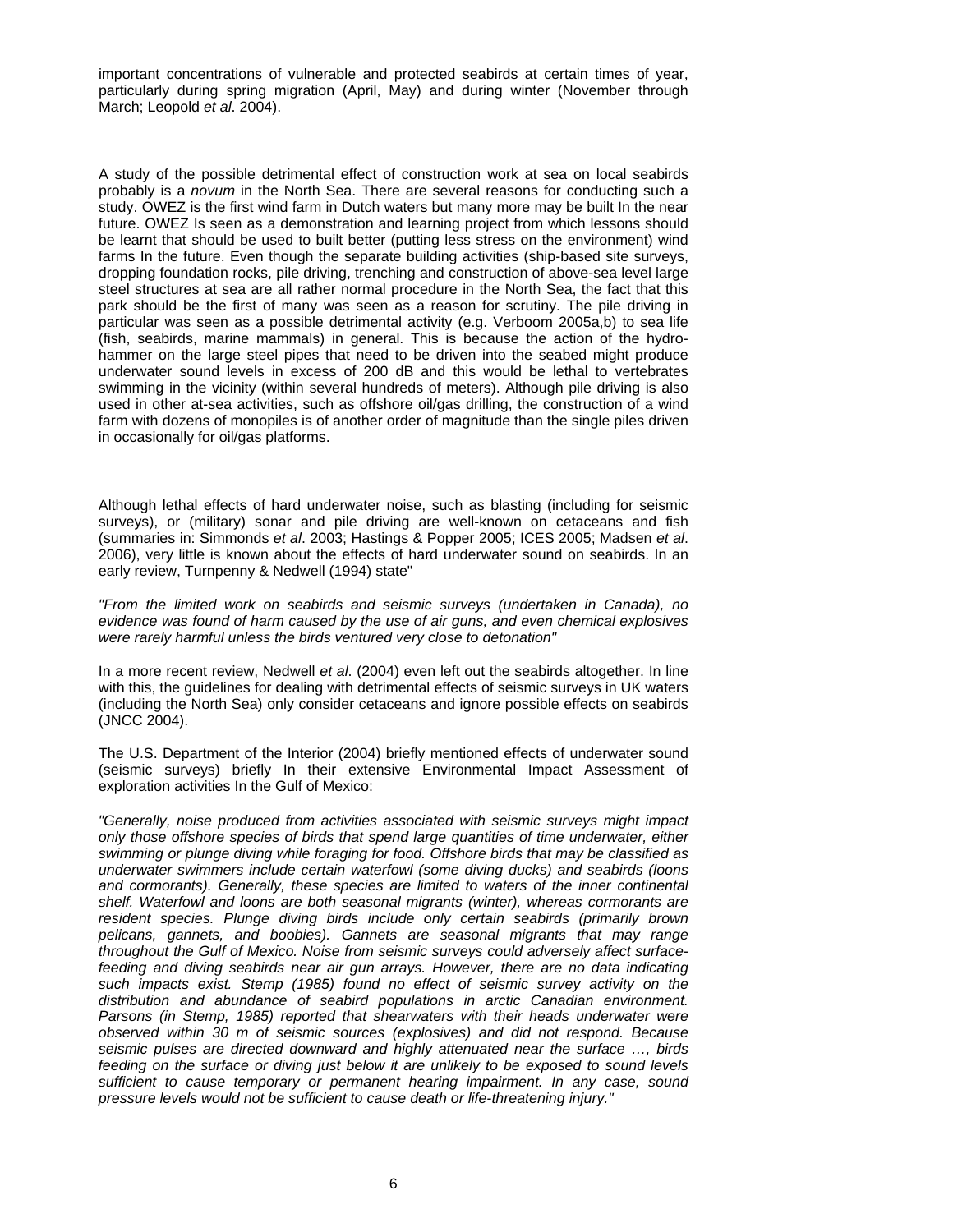Obviously, effects of seismic survey underwater sound cannot directly be compared to effects of pile driving, particularly in shallow waters where sound propagation may be quite different from that in deeper waters generally studied in seismic surveys. Interestingly, however, of the species considered vulnerable that also occur In the Dutch EEZ (seaduck including scoters that are numerous in Dutch nearshore waters), loons (American English for "divers"), cormorants, gannets and shearwaters most are also considered easily disturbed by operating wind farms (Elsam Engineering 2005; Elsam Engineering & Energi E2 2005 in their studies at Horns Reef, Denmark) and shipping traffic Schwemmer *et al*. (2006). Mostly absent from the Gulf of Mexico, but abundantly present in Dutch waters are auks (mainly guillemots and razorbills) and these birds too spend a sizeable amount of time under water and are apparently disturbed by operating wind farms (Elsam Engineering 2005; Elsam Engineering & Energi E2 2005). In summary, although information on seabirds is scanty, diving birds that spend time under water hunting for prey, may be vulnerable to hard underwater sound, such as associated with pile driving.

It was therefore considered useful to study possible effects of pile driving, potentially the most damaging activity during the construction process to seabirds and to concentrate on potentially vulnerable species that might feed in the area. Only birds that venture underwater seemed vulnerable to hard underwater sound, stemming from pile driving. At the construction site, these might include: divers (probably in April/May only), cormorants (spring through autumn), shearwaters (only rarely, during autumn migration) gannet (spring and autumn migration), seaduck (migration periods and winter), and auks (winter). Other birds that may occur in significant numbers at the site include gulls, terns and skuas and any migrating seabirds. However, as these would occur mainly in the air or, when submerged only very briefly so and only very shallow, these birds seems less at risk from underwater sound.

#### **The timing of OWEZ pile driving and seabirds surveys on site**

Pile driving was dependent on weather; on the on-shore supply of material and on the skills of the workers onboard the pile driving vessel. Weather was of course only predictable to a certain extent and very low sea states were required. Both the on-shore supply of material and the skill of the crew improved over time as experience was gradually built up. This resulted in a rather irregular spacing of pile driving events, its frequency increasing over time, but with rather large periods with little or no activity due to bad weather spells. The first pile was driven in on 17 April 2006, the last on 28 July 2006 (Table 1). Not all pile driving events were suitable for seabird research as pile driving did not depend on the time of day and could commence both during daylight and darkness. Although radar studies could overcome the problem of conducting observations at night, this possibility was not further pursued (see below) and this made the seabird work dependent on the timing of the pile driving. As the on-site situation needed to be assessed before pile driving started, only events during which pile driving (predictably) started some time around noon were potentially suitable for observations

Assuming that particularly some wintering seabirds would be most susceptible to the loud underwater noise of pile driving, it seemed most important to conduct observations at a time when such birds would still be present in the area of OWEZ at large. This meant that the first few pile driving sessions were deemed most important and that is was expected that mid-summer sessions were unlikely to do much damage. Should pile driving run into autumn, the last sessions would again become more interesting for research.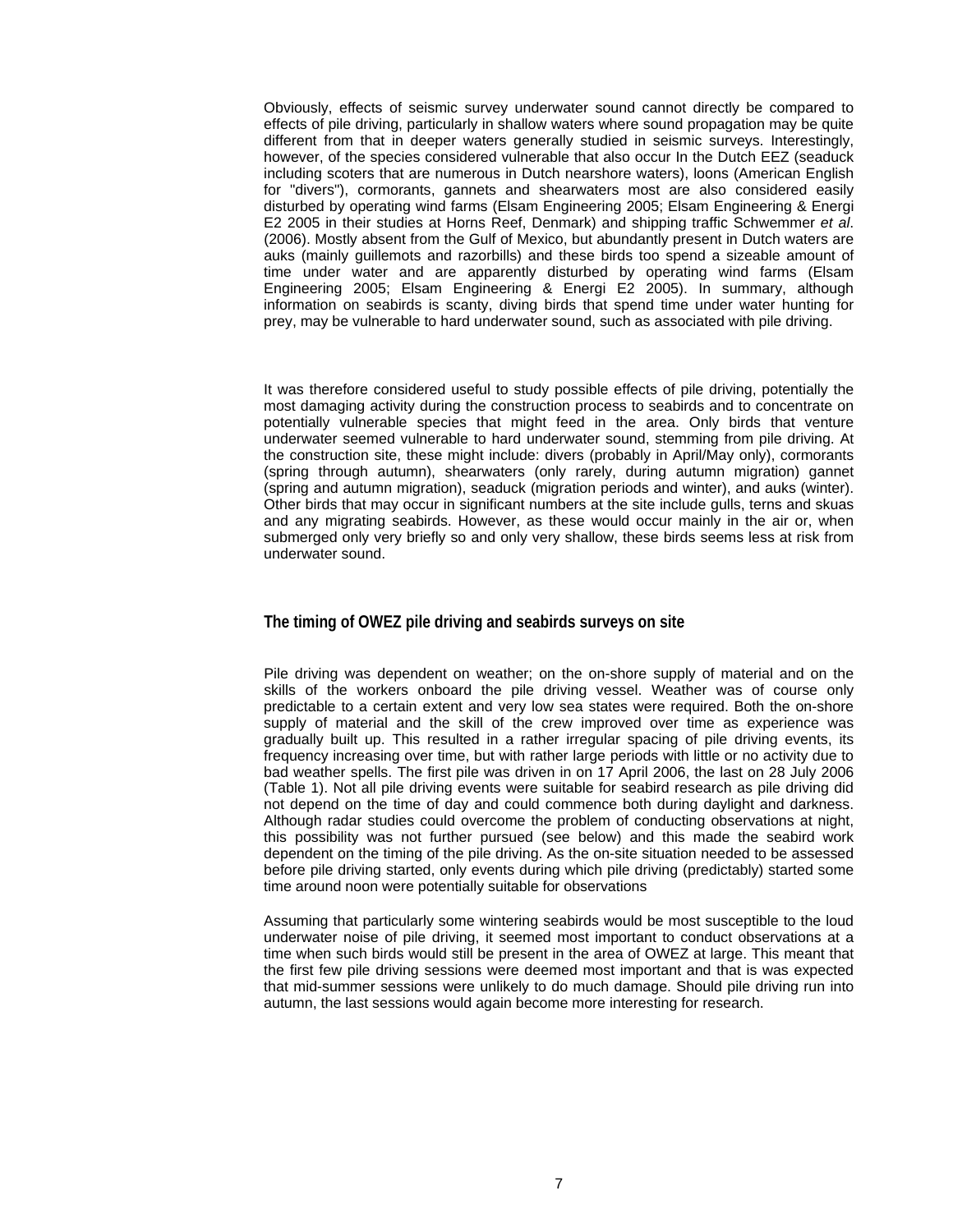|               | <b>Start</b> | Stop   |         |       |
|---------------|--------------|--------|---------|-------|
| Date          | piling       | piling | WTG nr. | break |
| 17-04-06      | 15:00        | 17:05  | 13      |       |
| 30-04-06      | 20:30        | 22:55  | 01      |       |
| 4-05-06       | 22:50        | 0:00   | 22      | ***   |
| $5 - 05 - 06$ | 0:30         | 0:50   | 22      | ***   |
| 7-05-06       | 16:45        | 17:35  | 02      |       |
| 11-05-06      | 14:45        | 16:10  | 03      |       |
| 14-05-06      | 20:25        | 21:50  | 04      |       |
| 25-05-06      | 23:15        | 0:00   | 05      | $***$ |
| 26-05-06      | 0:30         | 3:13   | 05      | ***   |
| $2 - 06 - 06$ | 18:40        | 19:00  | 07      | ***   |
| 2-06-06       | 19:20        | 20:20  | 07      | ***   |
| 4-06-06       | 22:30        | 23:45  | 06      |       |
| 7-06-06       | 11:15        | 13:30  | 08      |       |
| $9 - 06 - 06$ | 7:25         | 9:00   | 09      |       |
| 11-06-06      | 2:20         | 4:00   | 12      |       |
| 13-06-06      | 11:35        | 11:56  | 10      | ***   |
| 13-06-06      | 14:50        | 16:20  | 10      | ***   |
| 16-06-06      | 15:20        | 16:52  | 11      |       |
| 18-06-06      | 4:45         | 6:05   | 14      |       |
| 20-06-06      | 2:10         | 3:30   | 15      |       |
| 24-06-06      | 21:34        | 23:15  | 16      |       |
| 27-06-06      | 22:35        | 23:15  | 17      | ***   |
| 28-06-06      | 0:15         | 1:00   | 17      | ***   |
| 29-06-06      | 12:30        | 15:30  | 18      |       |
| $3-07-06$     | 2:42         | 3:50   | 19      |       |
| 4-07-06       | 17:17        | 18:30  | 20      |       |
| 6-07-06       | 17:45        | 18:55  | 21      |       |
| 8-07-06       | 5:25         | 6:40   | 27      |       |
| 10-07-06      | 21:00        | 22:10  | 28      |       |
| 12-07-06      | 4:51         | 6:10   | 29      |       |
| 16-07-06      | 15:05        | 16:25  | 23      |       |
| 18-07-06      | 2:45         | 3:55   | 25      |       |
| 19-07-06      | 7:10         | 8:05   | 26      |       |
| 20-07-06      | 12:50        | 13:30  | 24      |       |
| 21-07-06      | 19:30        | 20:20  | 30      |       |
| 22-07-06      | 20:55        | 21:30  | 31      |       |
| 23-07-06      | 19:45        | 20:30  | 32      |       |
| 25-07-06      | 4:00         | 5:30   | 33      |       |
| 26-07-06      | 10:15        | 11:45  | 35      |       |
| 27-07-06      | 14:05        | 15:05  | 36      |       |
| 28-07-06      | 17:55        | 19:25  | 34      |       |

**Table 1**. Dates and times (from, to) of pile driving for OWEZ. Note that technical difficulties caused some pile driving sessions to be interrupted, to be continued and finalised later. These are marked \*\*\* in the last column. Dates of pile driving sessions that were used for observations are marked grey.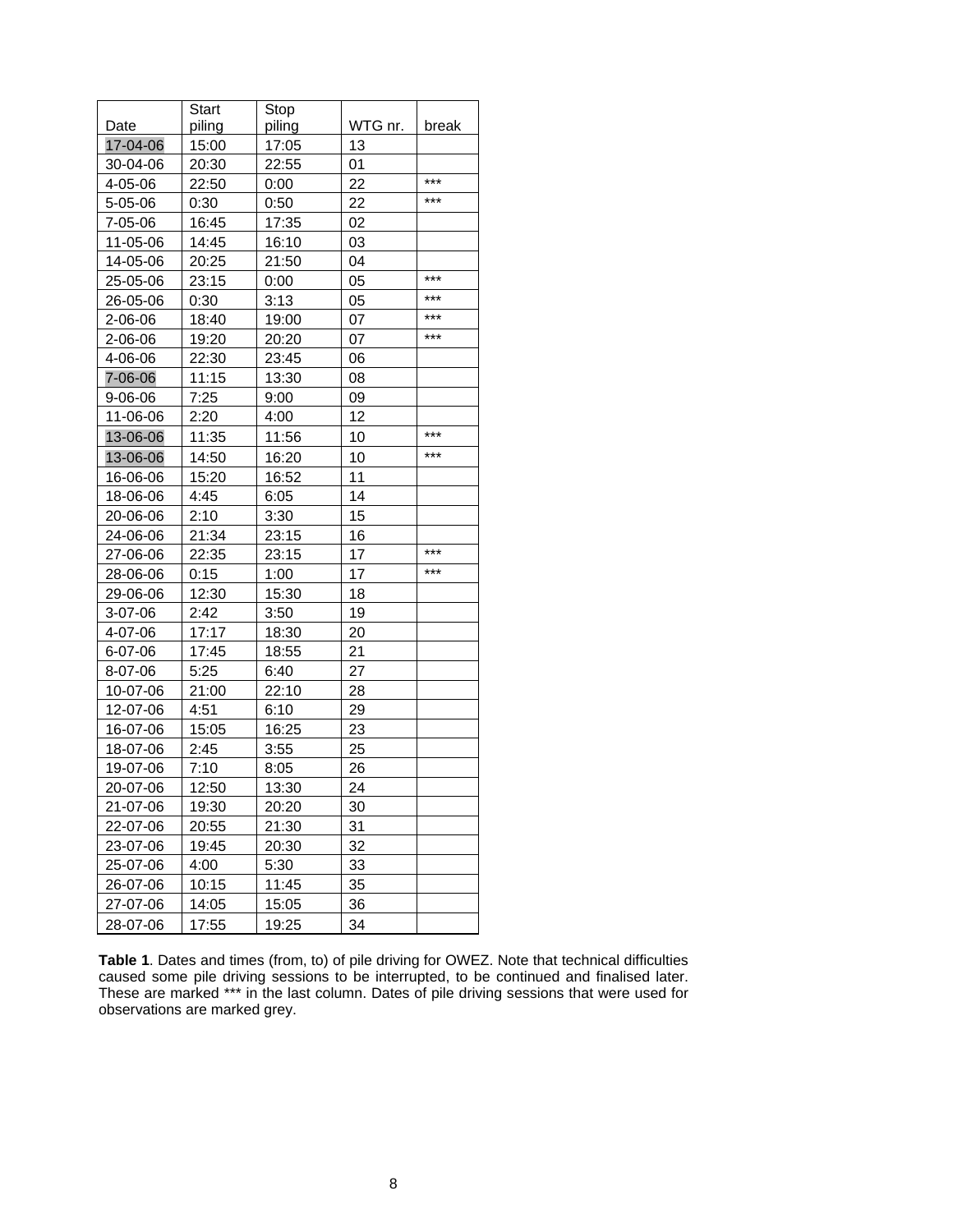### Methods, personnel and materials

In order to study possible disturbing effects of pile driving on local seabirds, several methods were reviewed before one was chosen. In general, it was considered necessary to make an on-site comparison of seabird density and behaviour before and during pile driving. It was envisaged that pile driving itself would take about two to three hours and that this activity would be preceded by a more lengthy period of bringing the Svanen to the site, anchoring it exactly in position for pile driving and getting ready to start. Although these preliminary activities would also disturb local seabirds, possibly to an extent where no more of these birds would be present at the site (see under "mitigation"), these were not considered potentially lethal to the birds. Rather, moving and anchoring a ship, even an exceptionally large one like the Svanen would not have effects that would be much different from some other offshore activities such as regular shipping traffic, military exercises with ships, sand extractions, maneuvering large objects like tugging offshore drilling platforms, etc. In other words, these activities would probably scare off birds, but not kill them. The research question at hand was whether the underwater noise of pile driving would disturb seabirds significantly; if seabirds would have been scared off the site beforehand by the anchoring maneuvers, the answer to this question would simply be: "no".



**Figure 1**. The pile driving ship "Svanen" with its superstructure rising over 100 m above sea level.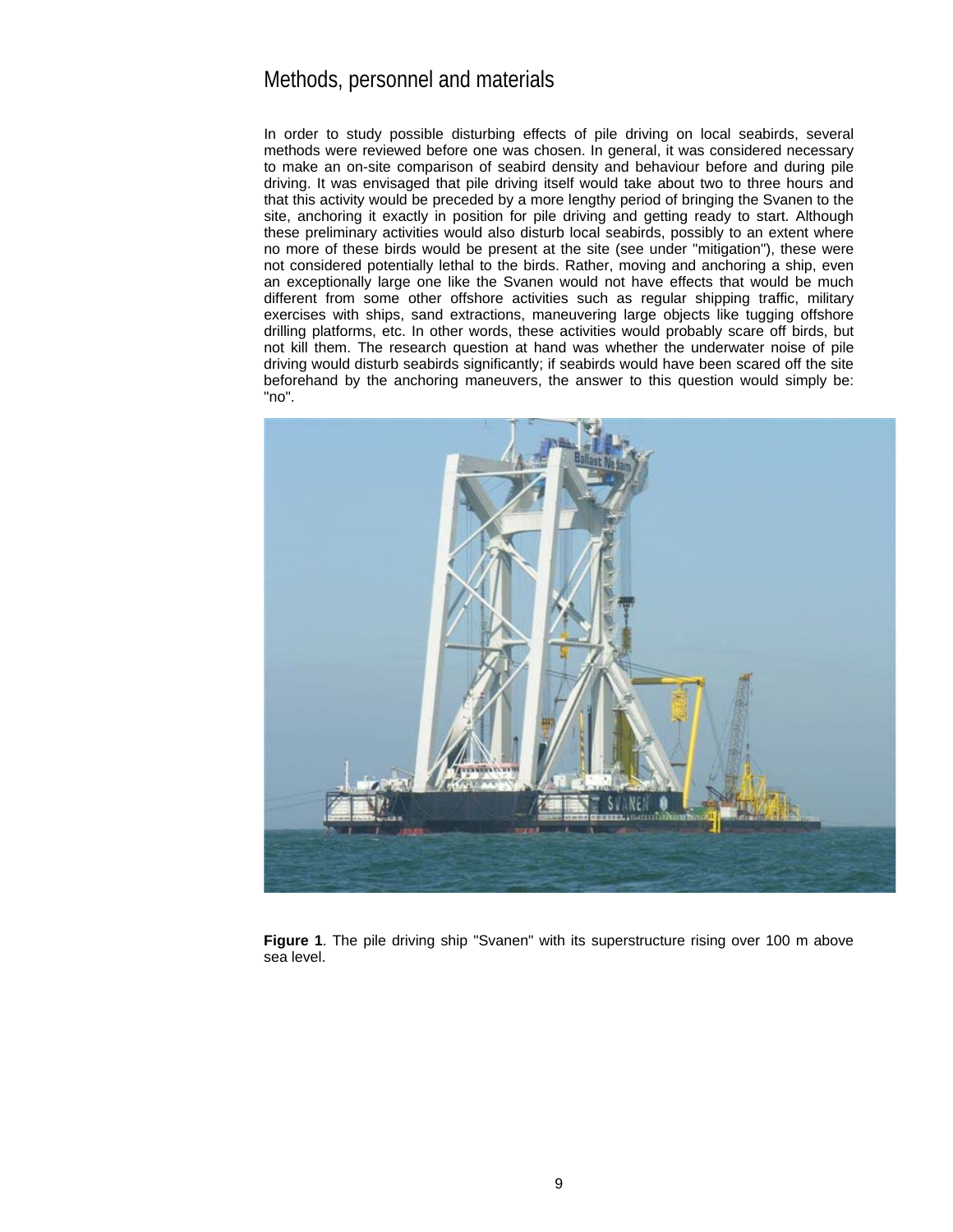Two main options seemed open to conduct this study. One way would be to map seabird distribution patterns before and during pile driving in an area around and including the site. This could, in theory be done from three different platforms:

1. ship. Ships are widely used to map seabirds distribution patterns at sea and this platform has also been used to map distributions in and around OWEZ before any building took place (Leopold *et al*. 2004). However, a period of only 2-3 hours of pile driving was considered too short to map an area large enough to collect useful results. Spacing of lines sailed by the research vessels should be sufficiently spaced to prevent disturbing all birds off the site by the activity of this vessel itself, and with only 2-3 hours to go at an average speed of 10 knots (18.5 km/h) this was simply not feasible.

2. aircraft. Using a small high-winged plane is another common technique for mapping seabirds (e.g. Arts & Berrevoets 2005). Although a plane is much faster than a ship, the number of repeated transect lines over the small impact site necessary to collect sufficient data would also disturb sensitive seabirds, before the pile driving would even start. Other than that, there were safety issues to be considered, when flying a plane repeatedly by the tall (circa 100 m above sea level; Figure 1) Svanen.

3. The Svanen itself. From the Svanen, particularly from a high vantage point, a 360° area around the pile driving site could be observed and seabirds mapped using so-called pointtransect methodology (Burnham *et al*. 1980). By mapping compass bearing and radial distance to each bird swimming (visibly) around the Svanen, densities could be calculated. Also behaviour could be followed, from before until the onset and beyond of pile driving. This seemed a promising approach at first but it had several drawbacks. First, only a limited area around the pile driving site could be observed and at the expected low seabird densities, it was questionable weather sufficient data could be collected. Second, without the possibility to move away from the pile driving site, any effects at larger distances would be impossible to see. Third, there was the safety issue of exposing observers to the noise of the pile driving, at a position directly above the hydro-hammer. In the end, it was decided that the risks, both of failure and in terms of safety, were too great to further pursue this line of research.

The second option for conducting research was to make the observation from a second ship that could move independently from the Svanen. We considered, that the most notable reaction of seabirds to the onset of pile driving would be to leave the area quickly, that is taking to the air abruptly and flying off. As seabirds can only take off from the water into the wind, these flights would be most easily spotted from a position at the windward site of the Svanen. Optimal distance to the Svanen could not be known beforehand, but this could be varied and by using binoculars, birds the size of guillemots, seaduck or divers could be seen flying off at distances of several kilometers. Hence, birds leaving an area of at least 10  $km^2$  would probably be noted from a vessel anchored or drifting at some distance from the Svanen. By using a fast boat, the Svanen could be reached rather quickly from our research institutes at Texel, making this a rather flexible approach. Moreover, the transit from Texel to the pile driving site could be used to glean information of the general presence of the critical seabird species in the general area, also at distances well beyond the believed impact zone of pile driving. We therefore rented a small (about 7 m long) but fast (16 knots) vessel, named "Het SOP" that was otherwise used for offshore angling trips (http://www.hetsop.nl/; Figure 2). This vessel was on stand-by during the entire pile driving period and could be used at short notice, i.e. within 12 hours of departure. An impression of the transit route towards a suitable anchoring position relative to the Svanen is given in Figure 3.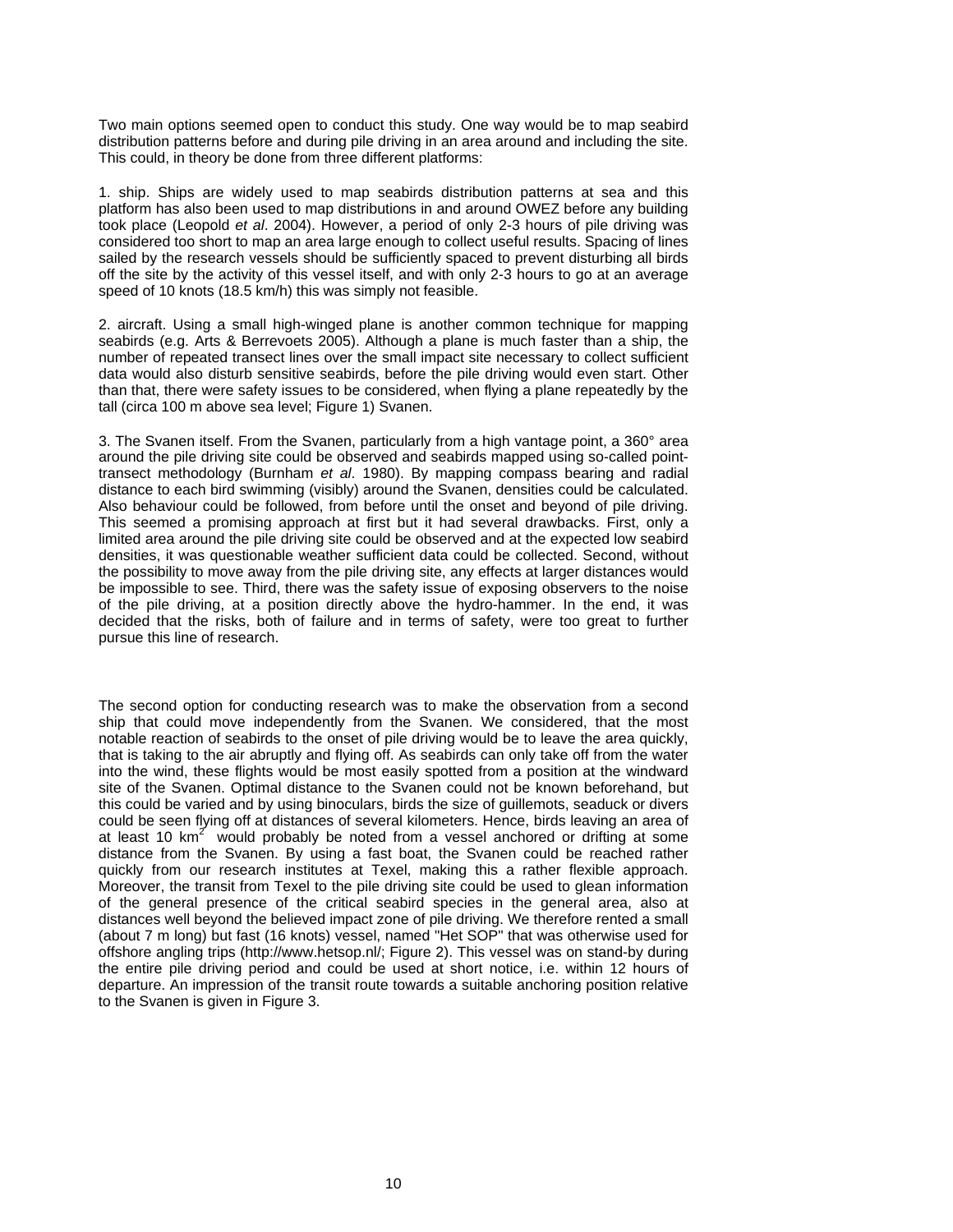

**Figure 2.** The two principal observers at work on the hired research vessel "Het Sop", 17-04-2006. Photo: Rutgert Oosterhuis.



**Figure 3**. Possible transits (black line) to an anchoring position (hatched area) near the pile driving site (star), at different wind directions, indicated by blue arrow. Offshore gas production platforms in the area are marked (blue blocks) as is a gas pipeline connecting the two nearshore platforms to the mainland (red line); these structures had to be avoided for safety (collision, anchoring) and operational (blocking the view) reasons.

At each observed pile driving session, seabirds were studied by two observers working together, from several hours before the onset of pile driving, until pile driving was at least two hours under way. All birds that could be seen on the water or in the air around the Svanen were noted as such (swimming or flying, with further behavioural notes whenever relevant) in 5-minute periods. In particular, reactions at the onset of pile driving were noted, if noticeable and before- and after onset of pile driving comparisons of seabird numbers and behaviours were made.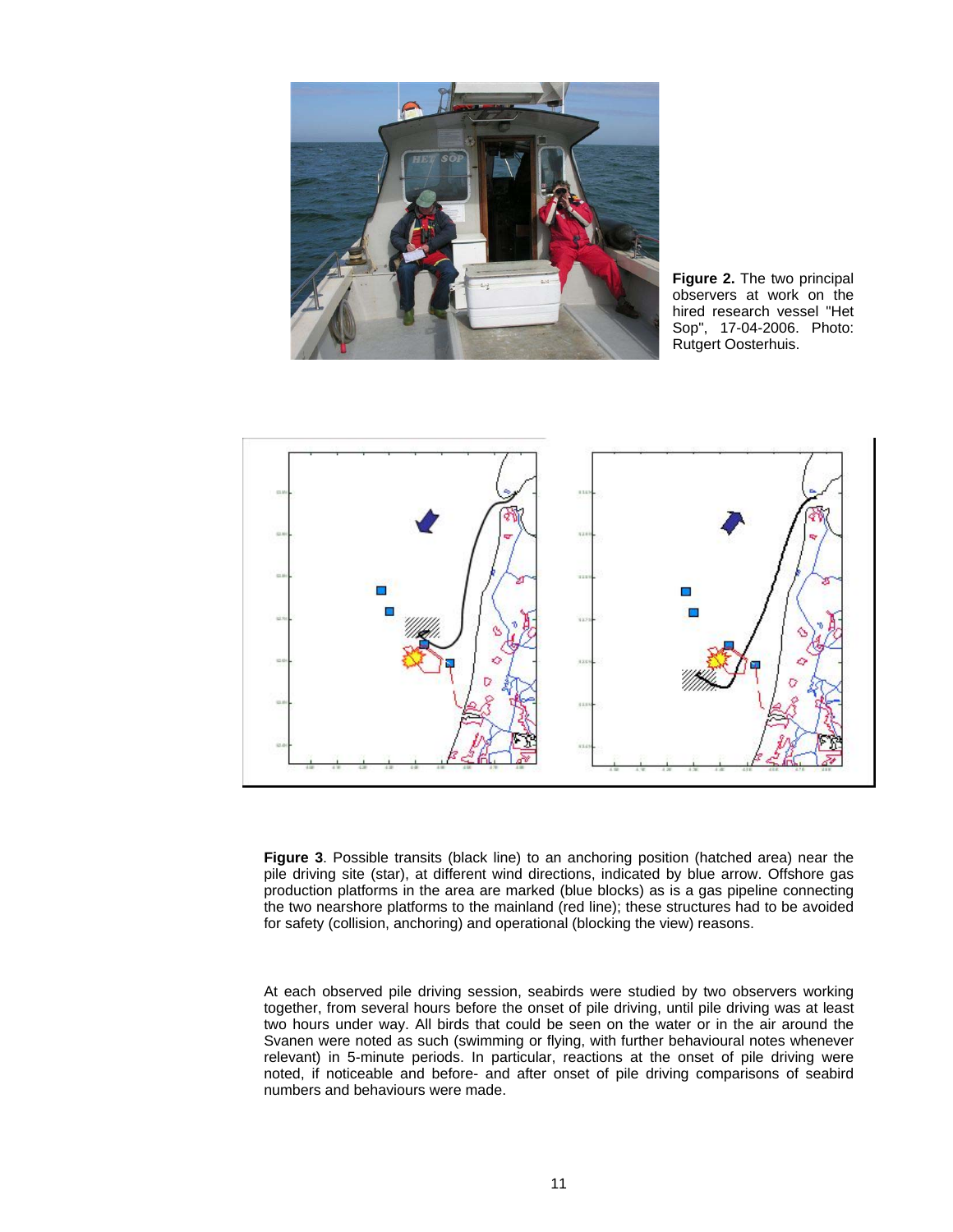Three complete bird sessions were carried out, at 17 April, 7 June and 13 June. Several attempts were undertaken to conduct observations in May as well, but bad weather, poor predictability of timing of pile driving and piles being driven in at night frustrated these. One more trip was started but aborted half way to the anchoring site when it became apparent that the Svanen would start pile driving much later than originally planned. After the two June sessions, further (summer) work was postponed until the last piles, should these be driven in by the end of August or later as only at that point in time would the first guillemots return to the area (wintering divers and seaduck would arrive even later). As the last pile was driven in at 28 July, no more sessions were carried out.

#### **Observers**

The principal observers were Kees Camphuysen and Mardik Leopold, the authors of this report. They conducted the observations together on the first observation day. During the second observation day, observations were led by Kees Camphuysen with assistance of the skipper of Het Sop, Rutgert Oosterhuis. During the final observation days, observations were led by Mardik Leopold, aided by Rutgert Oosterhuis.

#### **Seabird migration in spring 2006: an early or late spring?**

As it was critically important to know if vulnerable birds were likely to be present at all, concurrent data on seabird migration were reviewed. The passage of seabirds is followed by seawatchers, at several observation posts along the Dutch coast. We examined the (uncorrected) spring migration data on divers, common scoters, little gull and auks (guillemot and razorbill combined) for the seawatching post "Egmond aan Zee" and for two posts a little further north (Hondsbossche Zeewering and Huisduinen) and one to the south (Scheveningen). These data are available at www.trektellen.nl and represent total numbers seen per day, regardless of numbers of hours on watch. Although these are crude data, seasonal patterns should be apparent.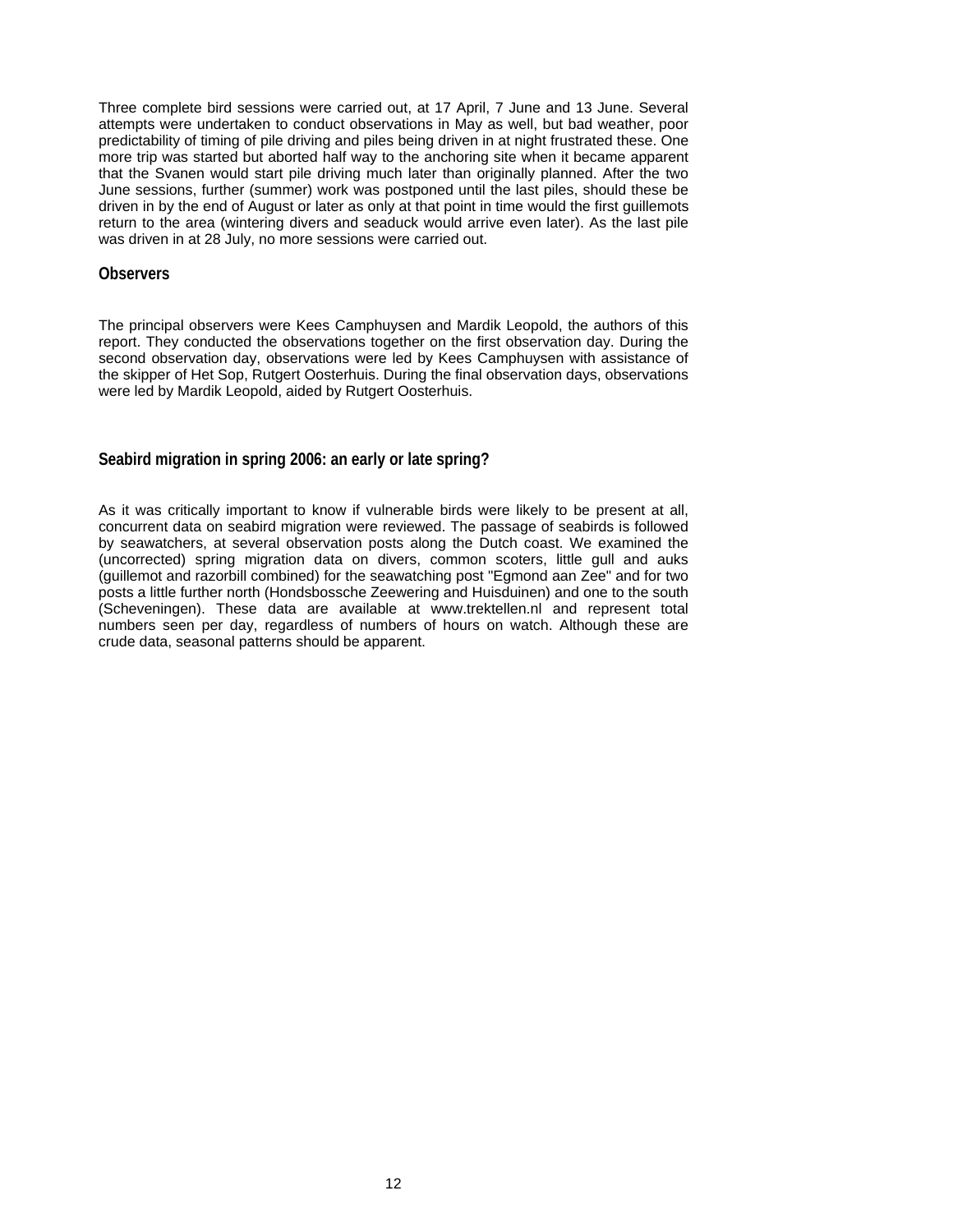## RESULTS

Spring migration in 2006 of divers and auks was mostly over by the time of the first pile driving session (17 April). The seawatching data for the divers (Figure 4) clearly show that their presence was rapidly trailing off by April and that in May and June these birds were only rarely seen.



**Figure 4**. Seasonal pattern of spring migration of red- and black-throated divers (species combined) off the Dutch mainland coast in 2006, as noted by seawatchers. Source: www.trektellen.nl.

Likewise, the auks had largely left the area by the time pile driving commenced (Figure 5), but common scoters were seen flying by throughout May and June, although in lower numbers as compared to March and April (Figure 6). There were, however, no records of large groups of staging common scoters on the water off Egmond this spring (Steve Geelhoed, seawatching post Egmond aan Zee, *pers. comm*.). Staging scoters were only seen in substantial numbers (several thousands) off Huisduinen (*pers. obs*.). Hence, although scoters kept on passing along the Dutch mainland coast throughout the construction phase, this, and only this was exactly what these birds were doing at the time: flying by. Disturbance of such birds would have been light, making them veer temporarily off course, but continuing on their northward migration. In the air, these birds would not be subject to hard underwater sounds.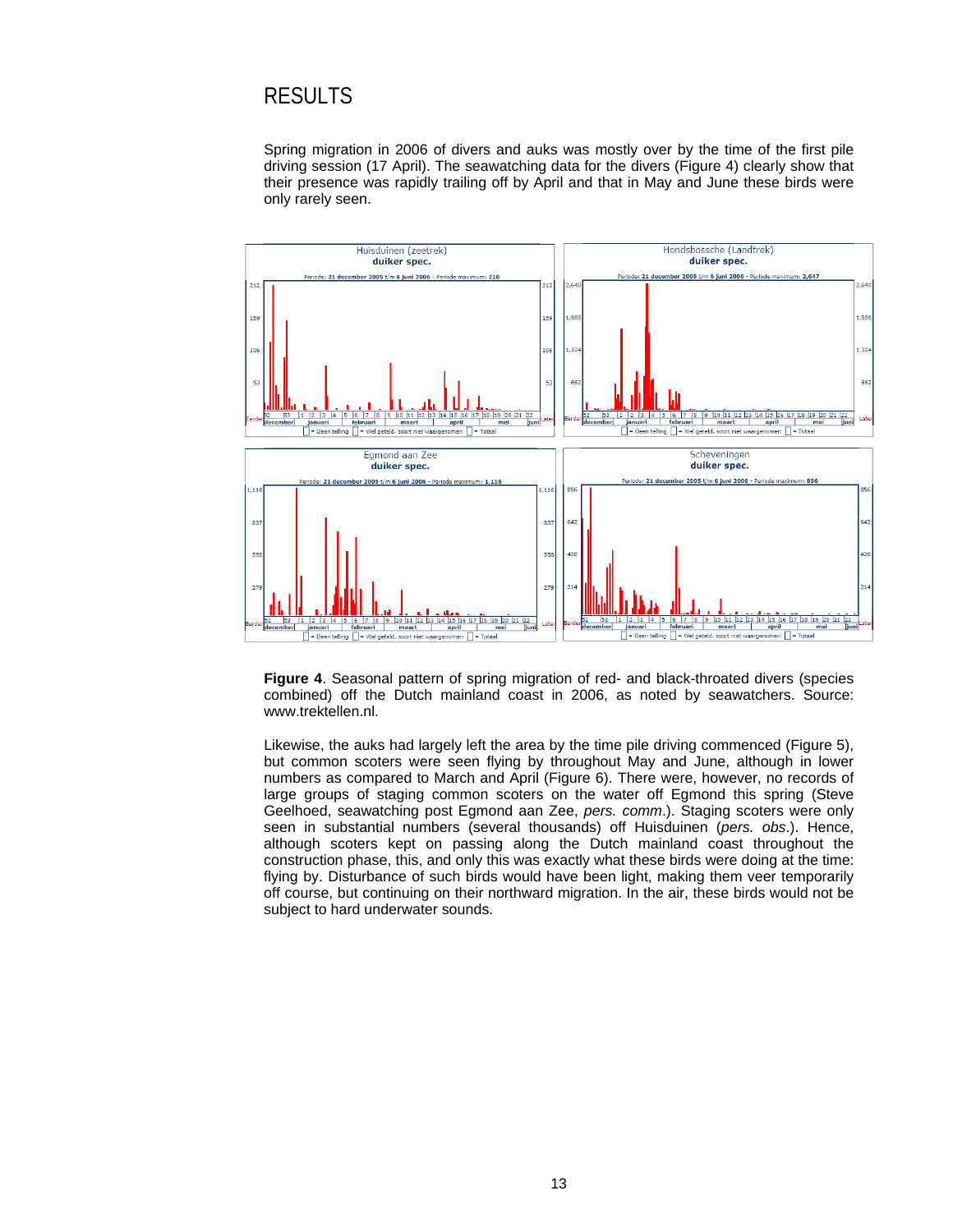

**Figure 5**. Seasonal pattern of spring migration of auks (guillemots and razorbills combined) off the Dutch mainland coast in 2006, as noted by seawatchers. Source: www.trektellen.nl.



**Figure 6**. Seasonal pattern of spring migration of common scoters off the Dutch mainland coast in 2006, as noted by seawatchers. Source: www.trektellen.nl.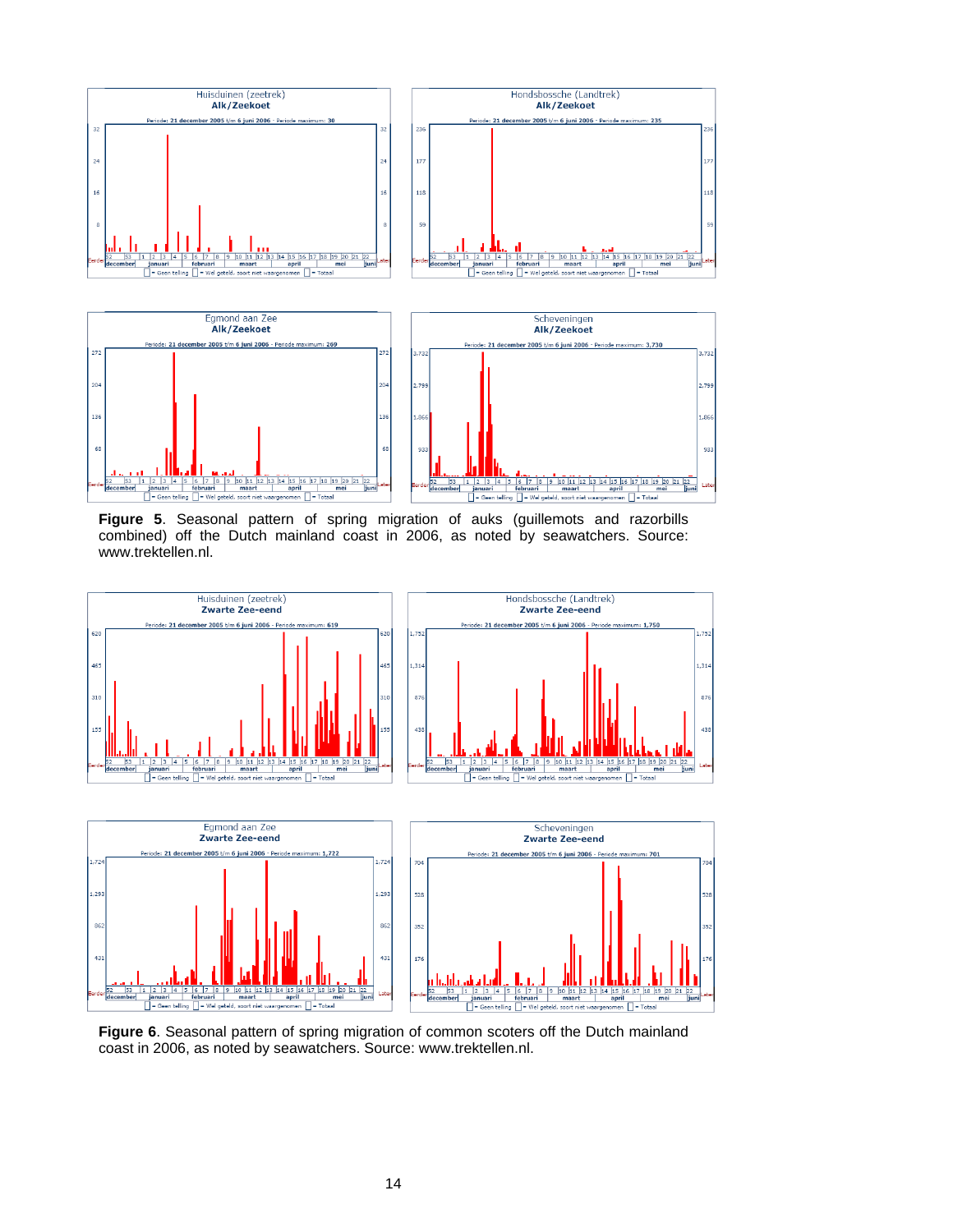These seawatching results suggested that there was very little scope for significant effects of pile driving on divers, auks and seaduck, as these birds were either no longer present, or did not stay on the water in the vicinity. It should be noted that the early departure could not be attributed to the presence of the Svanen, as seawatching data tap in to widely spread-out populations of seabirds. Birds seen for instance passing Egmond aan Zee, will have started their migration further south, often tens to hundreds of kilometers. Most will have started their flight from locations (far) beyond possible influence of the Svanen's activities.

Very few (two) divers were seen during our at sea survey of 17 April, and none in June (Figures 7-9). No auks were seen on any of the observation days. Most scoters were seen in the morning of 17 April (Figure 8): a total of 144 birds, in several groups, all flying north to the landward side of OWEZ. The distribution of sighting over the day does not allow for statistical testing for a difference in presence before and during pile driving. Even though all scoters were seen before pile driving started, this may simply be related to time of day as seaduck passage along the Dutch coast normally peaks in the morning hours. None were seen during the pile driving spells, but time periods of similar length without any ducks being seen also occurred before pile driving. These results are therefore inconclusive. All passing scoters were seen at distances of >> 1 km from the Svanen. We did not note any reaction (sudden changes in flying directions) for the two divers or the groups of seaduck: if these reacted at all to the presence of the Svanen, this was not discernable from our position.

The only seabirds that were present at the site, at close range to the Svanen, were gulls (mostly lesser black-backed gulls), terns, cormorants and gannets, in order of decreasing numbers. As the gulls were by far the most numerous group, we restricted our statistical analyses to these birds as the other species were seen in lower numbers, which did not warrant such analyses. Both gulls and terns were found not to respond negatively to operating wind turbines on Horns Reef; the gulls might even have been attractive to the (associated shipping of) that wind farm (Elsam Engineering 2005; Elsam Engineering & Energi E2 2005). The Horns Reef data for gannet suggested that these birds avoided the park but this was based on very little data. Likewise, we only noted very few, distant gannets. The Horns Reef studies did not mention cormorants. Around OWEZ, cormorants did occur (some even roosting on previously placed monopiles) but in very low numbers only.

**Figures 7-9 (overleaf)**. Patterns of seabird presence around the Svanen before and during pile driving on the three observations days in this study: 17 April and 7 and 13 June 2006, respectively. The surroundings of the Svanen were constantly surveyed for birds (swimming or flying) and numbers were summed in 5-minute periods. Below the X-axis different activities are indicated: blank: no visible activity other than the Svanen being at the site (not that the sound of the pinger or any other sounds originating from the Svanen are ignored); yellow blocks indicate associated shipping (arriving/departing vessels ferrying personnel, survey or guard ships nearby, nearby dropping of rocks); orange blocks indicate helicopter traffic around the Svanen and red blocks indicate pile driving. Numbers of birds seen per 5-minute period are separated into different taxonomical groups, indicated by different colors.

In **Figure 9**, the pink "species" blocks indicate numbers of mackerel caught per 5 minutes of angling. Angling, using artificial "feather lures" was done using two fishing rods during the whole observation day; numbers of fish caught were noted per 5-minute period, like the birds were.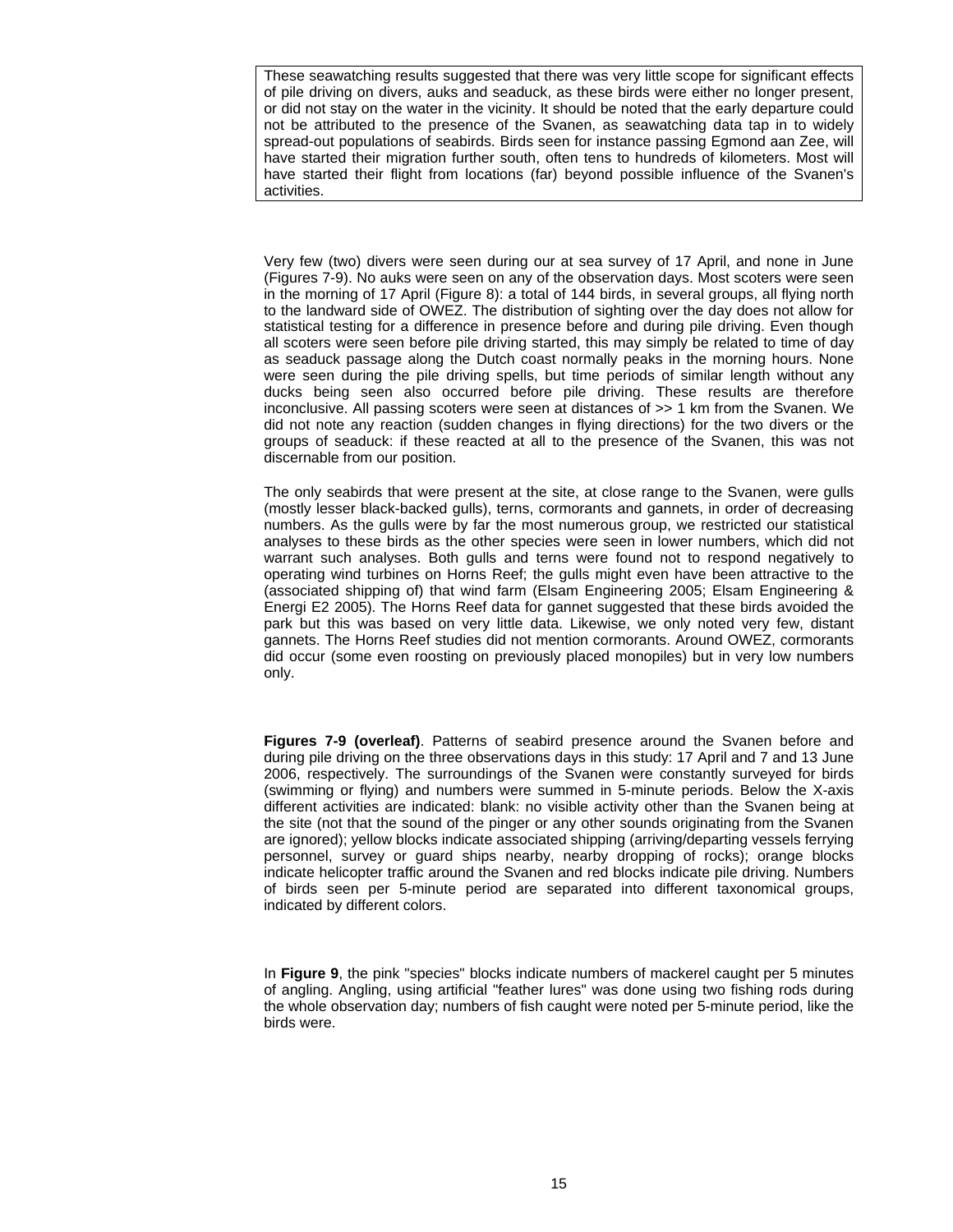

**Figure 7**. Birds (No/5 mins) seen in the vicinity of the Svanen, 17 April 2006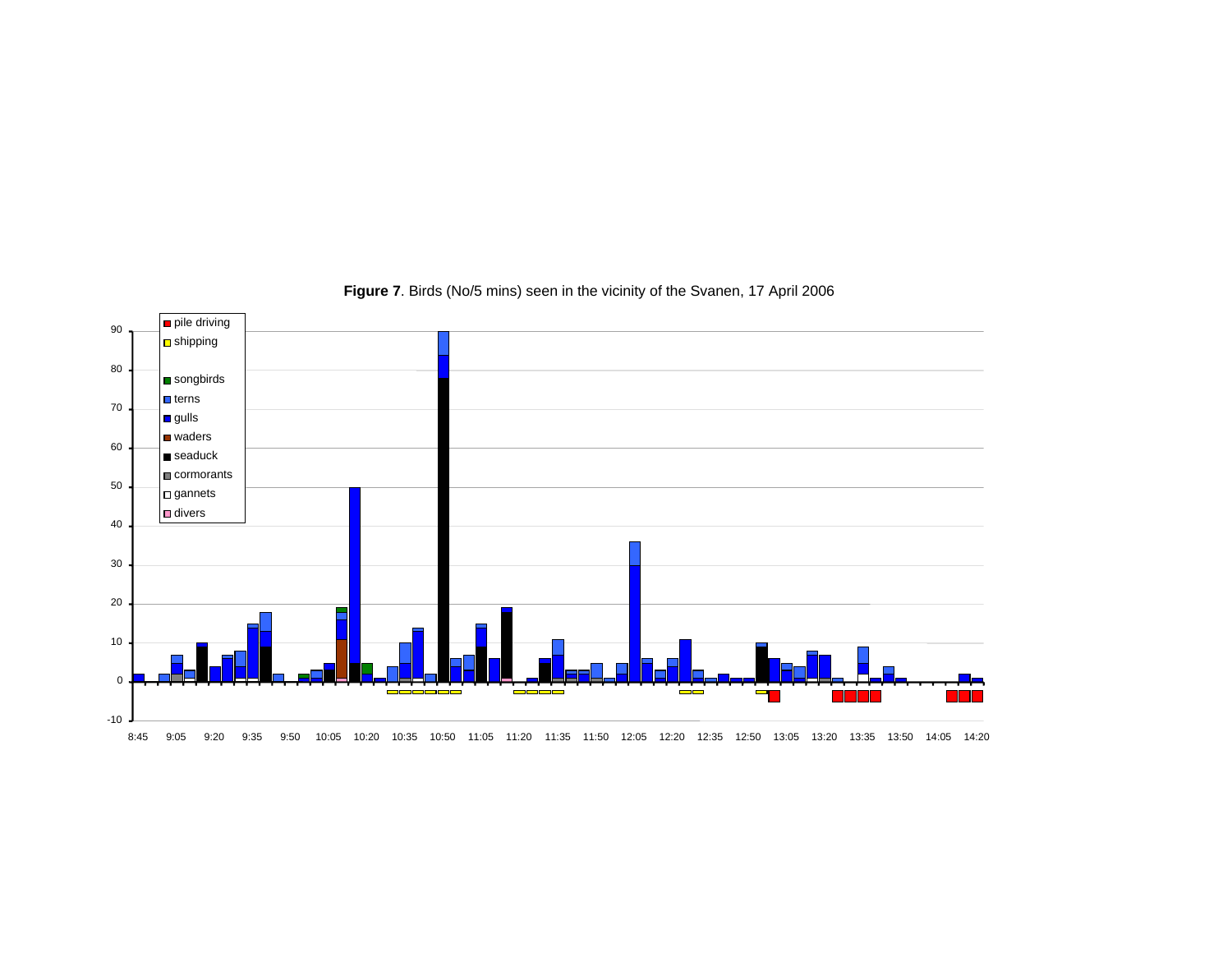

#### **Figure 8**. Birds (No/5 mins) seen in the vicinity of the Svanen, 7 June 2006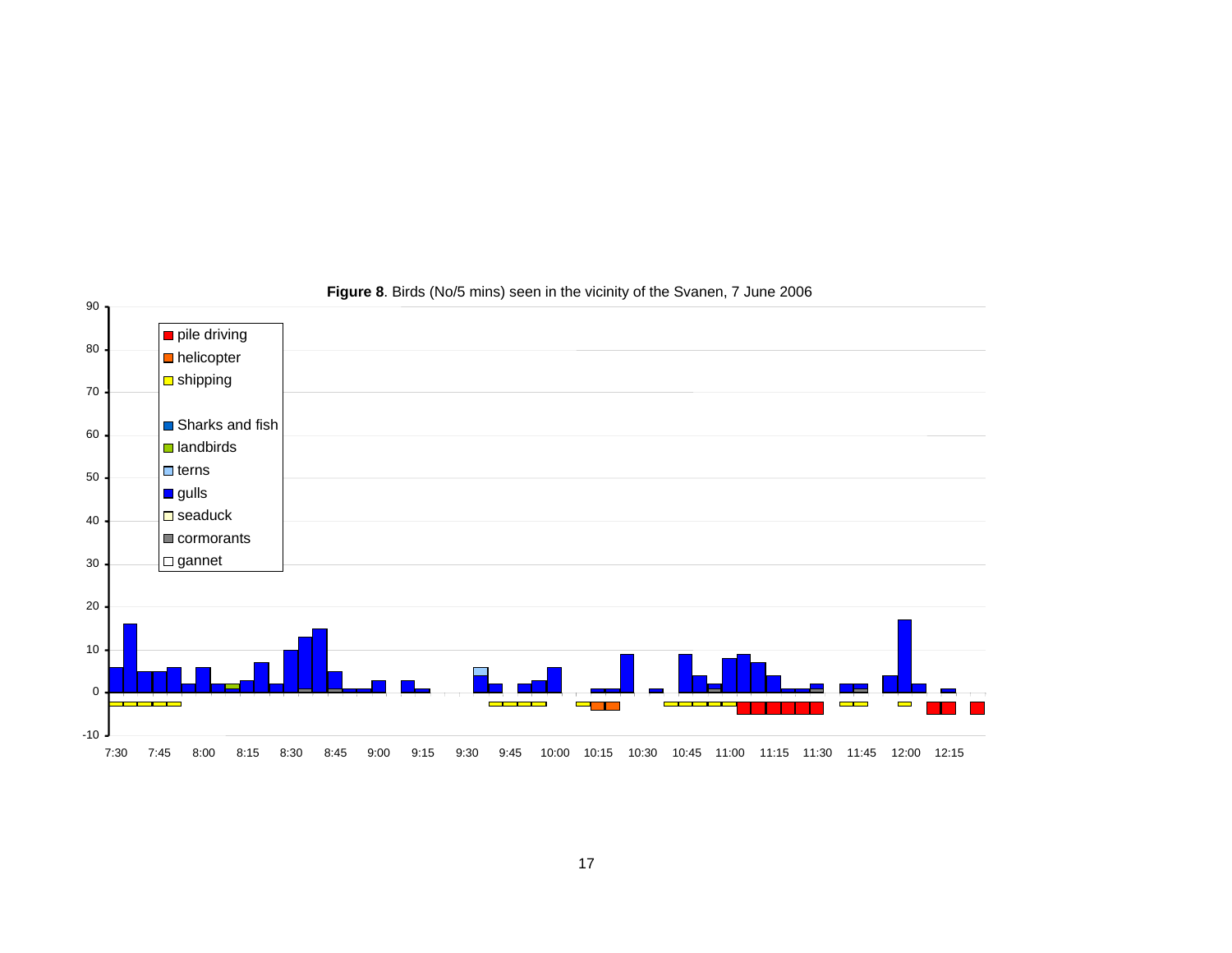

**Figure 9**. Birds (No/5 mins) seen and fish caught (No/5 mins) in the vicinity of the Svanen, 13 June 2006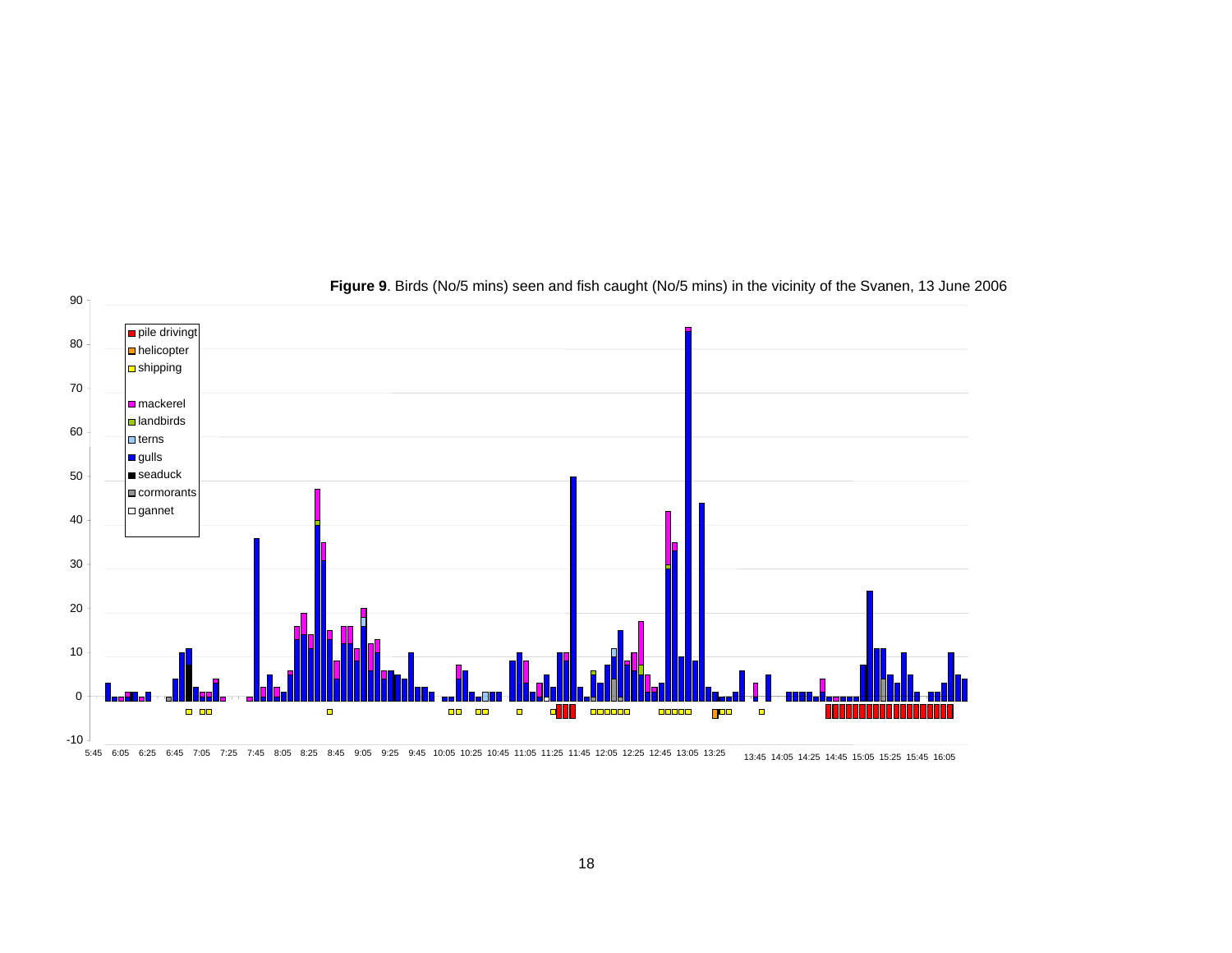The data depicted in Figures 7-9 suggest that bird numbers were relatively high in the morning hours, trailing off later during the day. Only at 7 June numbers of birds were low during the entire day, without this pattern being apparent. Because of this presumed pattern, results have to be regarded cautiously, as pile driving was always observed around noon, i.e. when bird presence might have been trailing off naturally. Statistical tests (G-tests) were used to compare bird presence during these different activities. Considering the gulls, we tested for differences in the numbers of 5 minute periods with and without gulls and the total numbers of gulls per activity category (expected versus observed on the basis of numbers of 5-minute periods in each category). The results of these analyses are given in Tables 2 and 3. No significant results were found on the basis of numbers of records: these were distributed as expected, regardless of activity at or around the Svanen. Significant, but contradicting results were found when the total numbers of gulls are considered. On the first observation day numbers were higher than expected at maximum noise levels (pile driving) while on the last observation day the opposite was found: now numbers were relatively high when there was no shipping or pile driving. On the second day, results did not differ from the expected.

| Date     |              | Calm | Shipping/<br>Helicopte<br>r | Pile<br>Driving | Total | $G_{\text{adj}}$ | P    |
|----------|--------------|------|-----------------------------|-----------------|-------|------------------|------|
| 17 April | Observe<br>d | 79   | 28                          | 10              | 117   | 1.20             | n.s. |
|          | Expected     | 80.3 | 22.7                        | 14.0            | 117   |                  |      |
|          |              |      |                             |                 |       |                  |      |
| 07 June  | Observe<br>d | 64   | 43                          | 16              | 123   | 0.22             | n.s  |
|          | Expected     | 63.6 | 41.0                        | 18.5            | 123   |                  |      |
|          |              |      |                             |                 |       |                  |      |
| 13 June  | Observe<br>d | 65   | 23                          | 21              | 109   | 0.31             | n.s  |
|          | Expected     | 69.0 | 21.3                        | 18.7            | 109   |                  |      |

**Table 2.** Statistics of the numbers of periods with gulls seen (numbers of records) for the three observation days in 2006. The data were grouped into three categories: no noise ("calm"), slight noise (associated shipping or helicopter) and pile driving.

Wageningen UR (Wageningen University and Research Centre) and TNO have combined forces in Wageningen IMARES. We are registered in trade register of the Chamber of Commerce Amsterdam no. 34135929 VAT no. NL 811383696B04.

The management of Wageningen IMARES accepts no responsibility for the follow-up damage as well as detriment originating from the application of operational results, or other data acquired from Wageningen IMARES from third party risks in connection with this application.

This report is drafted at the request of the commissioner indicated above and is his property. Nothing from this report may be reproduced and/or published by print, photoprint microfilm or any other means without the previous written consent from the commissioner of the study.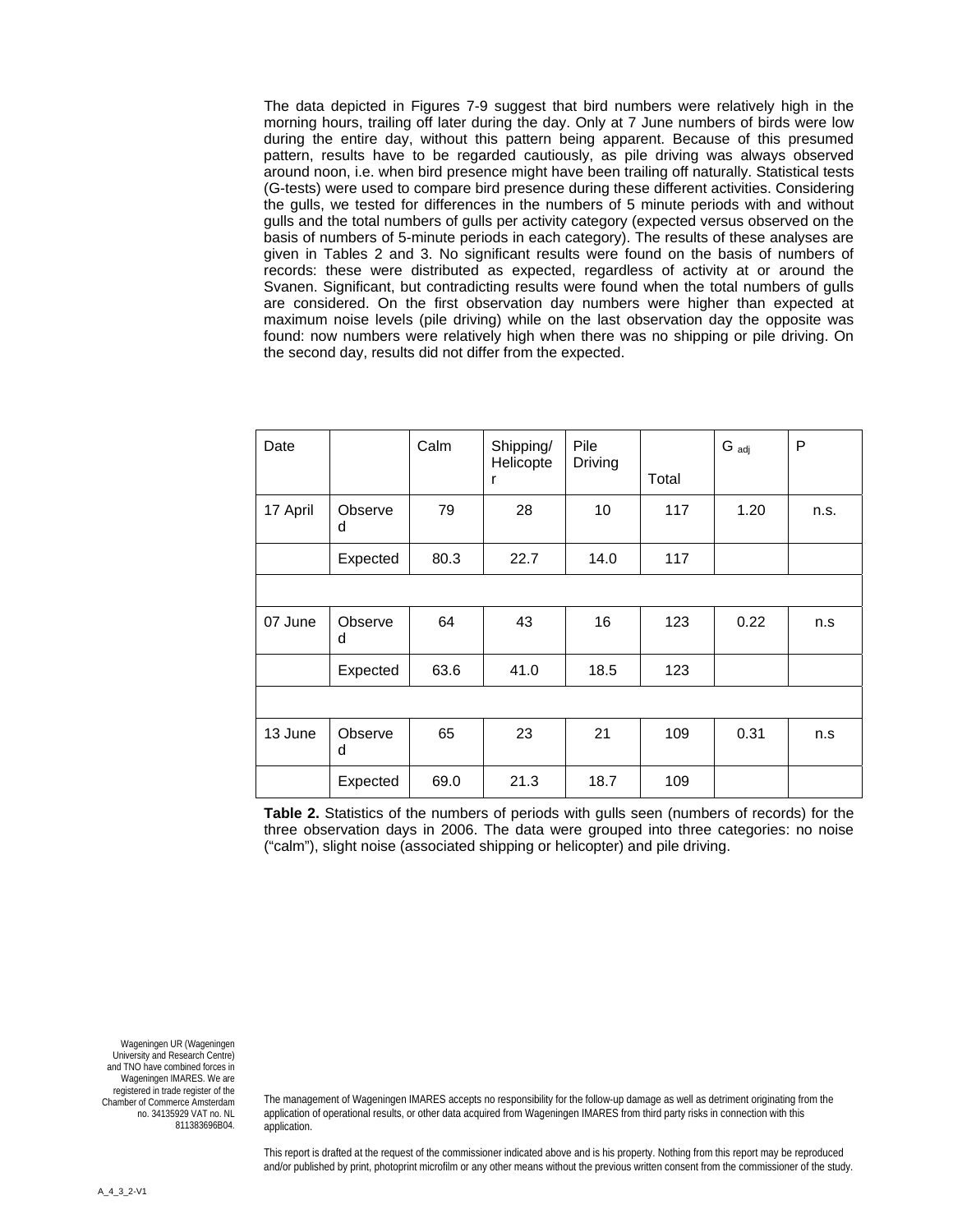| Date     |              | Calm  | Shipping/<br>Helicopte<br>r | Pile<br>Driving | Total | $G_{\text{adj}}$ | P            |
|----------|--------------|-------|-----------------------------|-----------------|-------|------------------|--------------|
| 17 April | Observe<br>d | 176   | 46                          | 13              | 235   | 6.22             | $P < 0.05$ . |
|          | Expected     | 161.3 | 45.6                        | 28.1            | 235   |                  |              |
|          |              |       |                             |                 |       |                  |              |
| 07 June  | Observe<br>d | 98    | 89                          | 26              | 213   | 3.31             | n.s          |
|          | Expected     | 110.1 | 71.0                        | 32.0            | 213   |                  |              |
|          |              |       |                             |                 |       |                  |              |
| 13 June  | Observe<br>d | 473   | 252                         | 169             | 894   | 23.09            | P < 0.01     |
|          | Expected     | 565.7 | 174.6                       | 153.7           | 894   |                  |              |

**Table 3.** Statistics of the numbers of gulls seen (numbers of individuals) for the three observation days in 2006.

In contrast, the numbers of mackerel caught differed substantially between pile driving periods and non-pile driving periods (Table 4 and Figure 9). Mackerel were caught throughout the lengthy period before pile driving, regardless of associated shipping. When pile driving started, not a single mackerel was caught and this remained so during the whole first pile driving session and for another half hour afterwards. The first pile driving sessions was only brief and pile driving was interrupted because of technical problems and lunch (at the Svanen). This intermezzo lasted for three hours, during which mackerel resumed taking the bait. As soon as the final pile driving session started, mackerel refrained from taking the bait and not a single fish was caught while pile driving lasted during the next one and a half hours (Figure 9). The G-test cannot deal with such data as no positive records were obtained in the category "pile driving" (division by zero). However, the results may be regarded significant, also considering the two periods without any catches during two separated pile driving sessions, with a recovery period in between.

| Date                            |              | Calm | Shipping/<br>Helicopte | Pile<br>Driving | Total | $G_{\text{adj}}$ | P         |
|---------------------------------|--------------|------|------------------------|-----------------|-------|------------------|-----------|
| 13 June:<br>events              | Observe<br>d | 32   | 8                      | 0               | 40    | Cannot<br>test   | $^\star.$ |
|                                 | Expected     | 25.3 | 7.8                    | 6.9             | 40    |                  |           |
|                                 |              |      |                        |                 |       |                  |           |
| 13 June:<br>total $#$<br>caught | Observe<br>d | 97   | 23                     | 0               |       | Cannot<br>test   | $^\star$  |
|                                 | Expected     | 75.9 | 23.4                   | 20.6            |       |                  |           |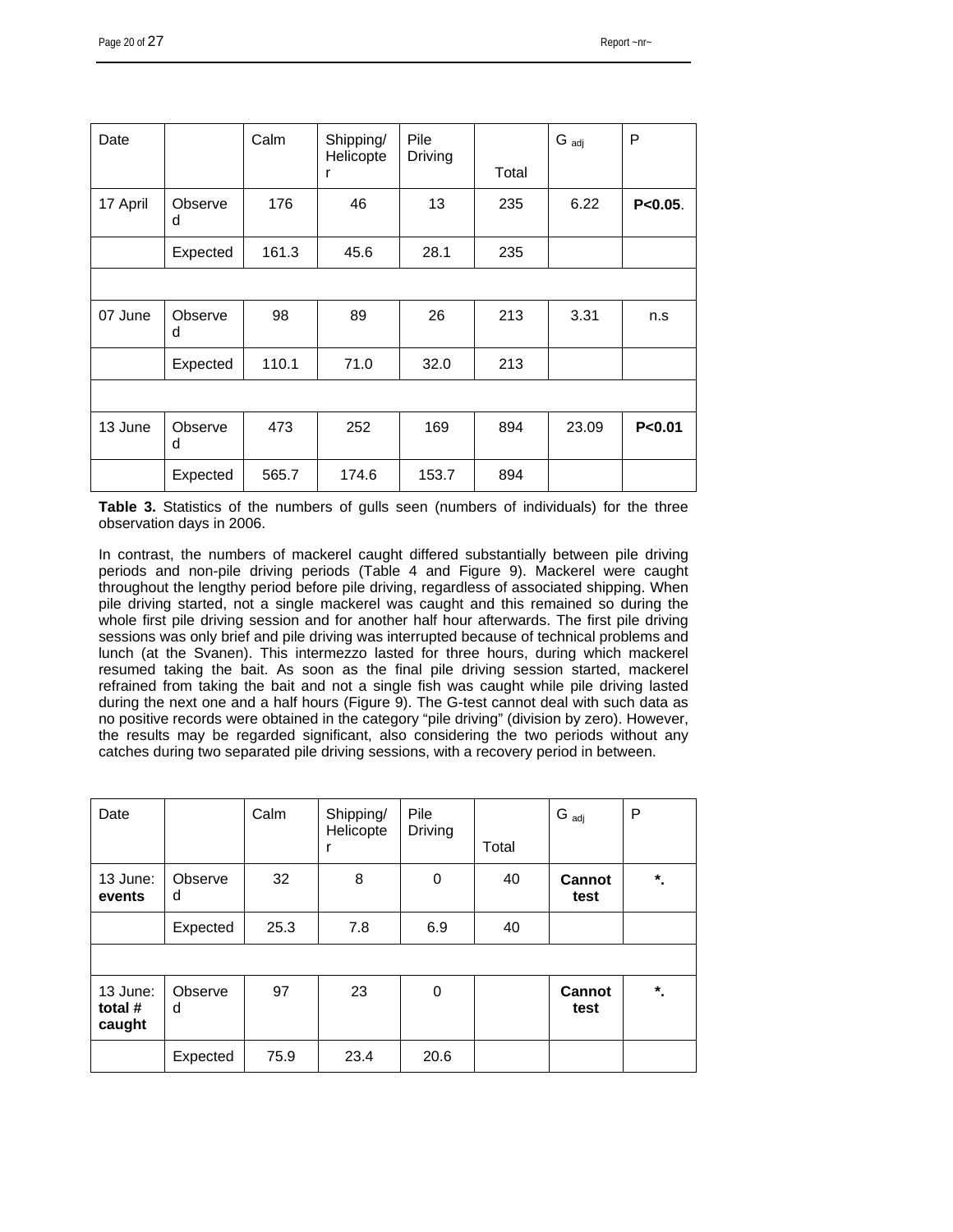**Table 4.** Statistics of the numbers of 5-minute periods with mackerel catches (top) and the total numbers of mackerel caught, at constant fishing effort throughout periods without any additional noise, with additional shipping noise and with pile driving, 13 June 2006.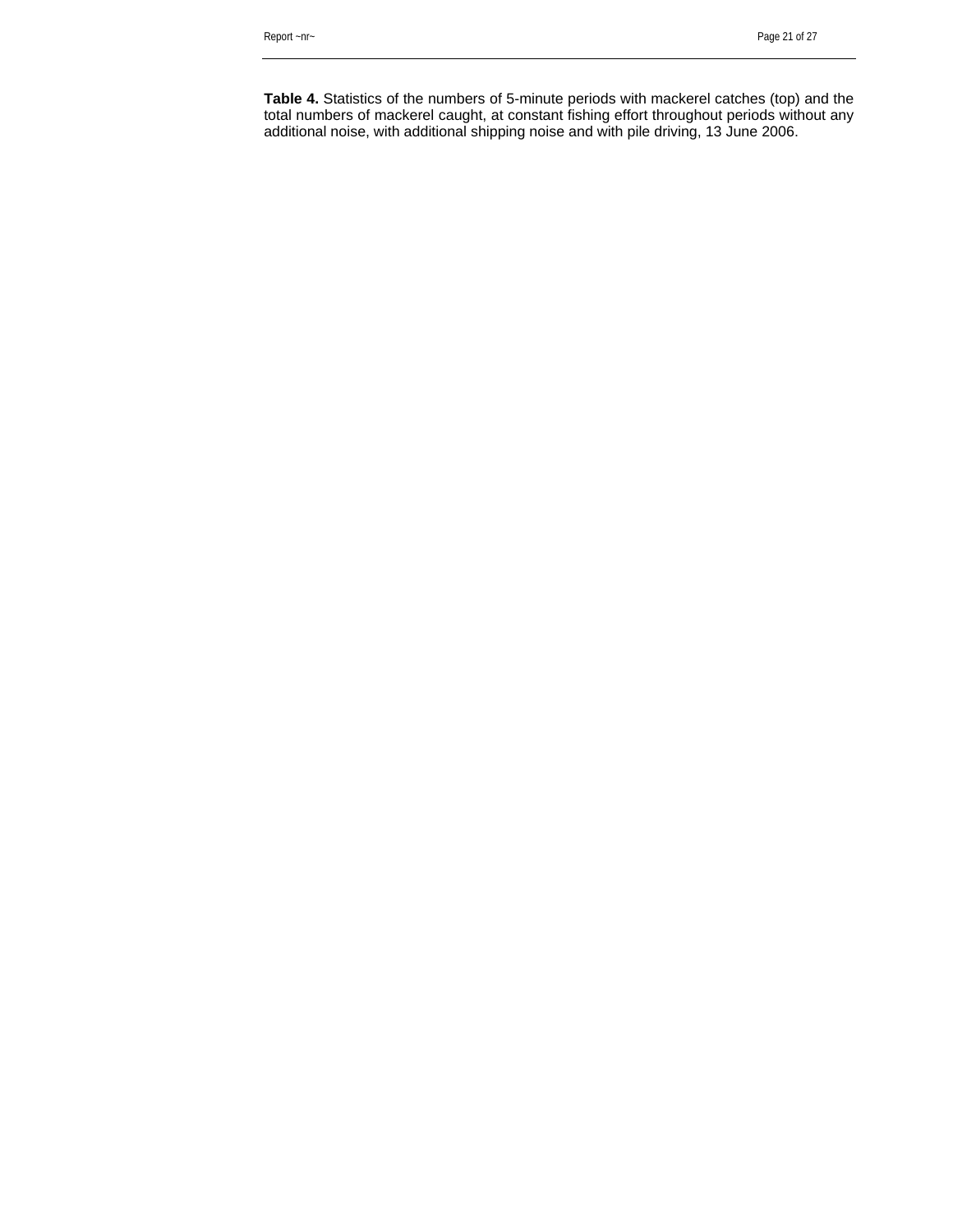### Discussion and conclusion

The construction work at sea took place in spring and summer of 2006. In terms of spring migration, the year 2006 had an "early spring" in the sense that many birds had left the area when construction commenced. This was shown by seawatching results from several sites along the Dutch mainland coast. The majority of birds that were expected to be sensitive to loud noises that come with construction (particularly pile driving), such as divers, seaduck and auks, had largely left the area at the start of the construction season. Only birds that were expected to be rather insensitive to underwater sound, mainly gulls, remained.

The birds species considered sensitive are all nearshore species, that winter in coastal waters. Although the construction site was just within range of these birds, the highest (winter) densities are always found closer inshore. Densities of divers, seaduck and auks would have been lower than those further Inshore, also in a late spring, at the construction site. Low densities were thus to be expected at the site, in any year, in late spring and autumn.

Constructing an offshore wind farm is a complex building process that would have disturbed any remaining sensitive birds. The presence of a fleet of ships, including the very large Svanen, and the use of pingers before actual pile driving, would probably have driven off any remaining sensitive birds long before pile driving bouts. Therefore, it comes as no surprise that such birds were never present at the site during pile driving. Birds densities would have been very low, if not zero from the start, the additional effects of the pinger and of pile driving therefore remain unknown.

The tentative conclusion of our observations must be that no birds were disturbed, and certainly not physically hurt, by the pile driving. Birds simply were not present near the site, firstly because the area is at the fringe of the normal range of sensitive nearshore species, secondly because most of these birds had already left the general area in this particular year and thirdly, because any remaining, offshore, sensitive birds would have been scared off be the pre-pile driving activities.

This leaves the possibility that some birds were in fact scared off, and were displaced to such distances from the construction site that the observers missed this displacement. Observations from coastal sites, where usually much higher bird numbers are seen than offshore, largely preclude this possibility. Seawatching observations clearly indicated that most sensitive birds had left Dutch mainland coastal waters when construction commenced.

Given the combined effects of construction in a low bird densities area, In a year with early bird departures and added to this "favourable" situation the fact that the Svanen with associated activities was already a very disturbing entity, it is highly unlikely that any sensitive bird remained close enough to the potentially detrimental pile driving activity to get physically hurt. Any bird that is vulnerable to loud underwater noise would therefore, in all likelihood, have been scared off to a safe distance, before it could be hit by the pile driving noise. Finally, pile driving did not suddenly happen at full power, and in the unlikely event that vulnerable birds would have remained in the vicinity of the Svanen right until pile driving started, they would still have had the chance to escape lethal noise levels. There is thus no reason to believe that even a single bird suffered injury, or even major discomfort, from the pile driving sessions.

The only birds seen to be present around the Svanen at the times of (observed) pile driving were gulls (mainly lesser black-backed and herring gulls) and terns (mainly sandwich and common terns). These birds were mainly seen flying by, i.e. in the air where they were not subjected to underwater noise. A very small negative effect was found on gulls on 17 April, with slightly fewer than expected birds present during pile driving, but this was possible a time-of-day effect. In contrast, a much larger positive effect was found on 13 June, with disproportionably large numbers of gulls being present during pile driving and even more during periods with associated shipping. None of this additional shipping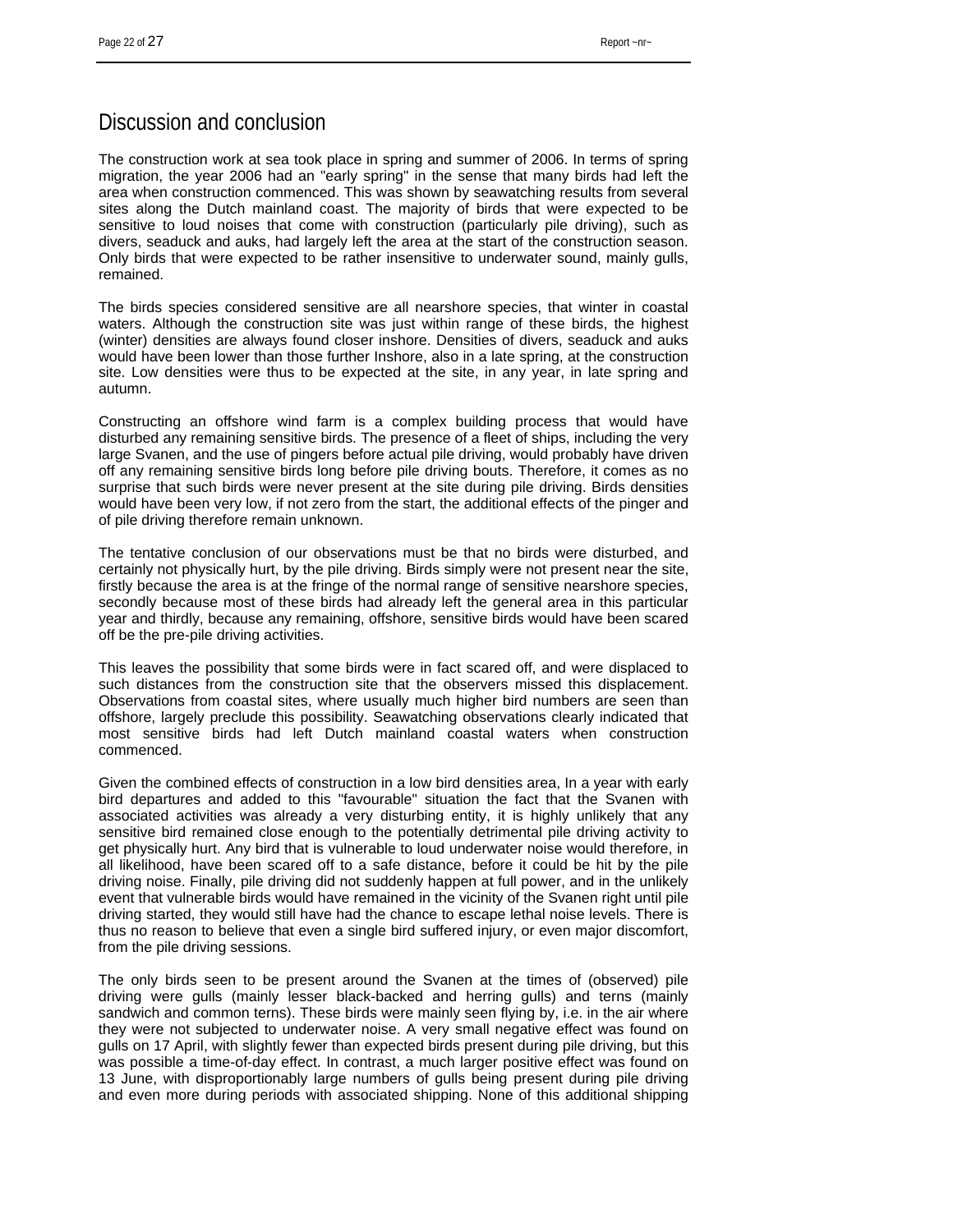involved fishing vessels and a reason for this gull presence, other than chance, cannot be given. There was thus little, if any effect of pile driving on the presence of gulls.

In contrast there was a marked effect on the behaviour, or presence of mackerel during pile driving, strongly suggesting that there could be, as expected, significant effects of the underwater noise on local (underwater) seabirds. The fact that seabirds were not affected was due to a combination of factors, most importantly the general absence of birds that spend a lot of time diving under water, and the added scaring-off effects that the operation would have had, merely by it taking place.

In future situations, significant effects of pile driving are not to be expected on divers, grebes or seaduck. Future wind farms in Dutch waters will be situated even further offshore and it seems highly unlikely that significant numbers of these birds will ever be found at construction sites in offshore Dutch waters, particularly when the work is carried out in summer. Timing of work (summer) will also save the auks, that winter offshore in large numbers, from being impacted. However, as auks are generally less easily disturbed than divers or seaduck, more care is needed considering this group. Should future pile driving be planned in spring, possible effects on auks should be taken into account.

#### **Mitigation**

Mitigation of adverse effects of pile driving is possible and may be achieved by any of six different means, or any combination of these:

- 1. conducting the activity in an area that holds no or very few sensitive seabirds.
- 2. conducting the activity in the season when least sensitive birds reside in the area.
- 3. applying measures to muffle the sound, for instance by using bubble curtains around the monopile. Streams of bubbles of air, applied from the base of the monopile and rising up, mask the sound of the pile driving to some extend, making the activity somewhat less lethal (McIwem 2006).
- 4. ramping up sound levels, starting pile driving sessions at less than full power. The first blows are probably most devastating to unsuspecting wildlife in the vicinity. Therefore, if such wildlife can be scared off to a safe distance by starting up pile driving sessions using less than full blowing power, lethal effects may be avoided.
- 5. using scaring devises to move susceptible wildlife off, before the onset of pile driving.
- 6. interrupting, or not even starting, pile driving if sensitive seabirds or other wildlife were present in the vicinity. This requires the presence of a dedicated observer, with the authority to have the operation stopped or postponed.

Because OWEZ is situated rather far offshore, just outside the nearshore waters where important concentrations of sensitive divers and seaduck overwinter (Leopold *et al*. 2004 and *in prep*.; Lindeboom *et al*. 2005) the first option for mitigation was followed to some extent, as a result as the licensing process for Dutch offshore wind farms. However, in the offshore waters of the Southern Bight of the North Sea, relatively high densities of auks may appear, and these birds should also be considered as vulnerable to underwater sound.

However, the construction phase that was most noisy (the pile driving) mainly took place in summer, when divers, ducks and auks would all be rare or absent in the general area. The main concern was that the onset of this construction phase was still rather early (April) when large numbers of these birds might still be present or passing through the area on their spring migration. As timing of migration might be related to factors such as weather or food availability, year to year variation in the timing of migration could make the difference between high or low presence of vulnerable seabirds in April. This was left to chance by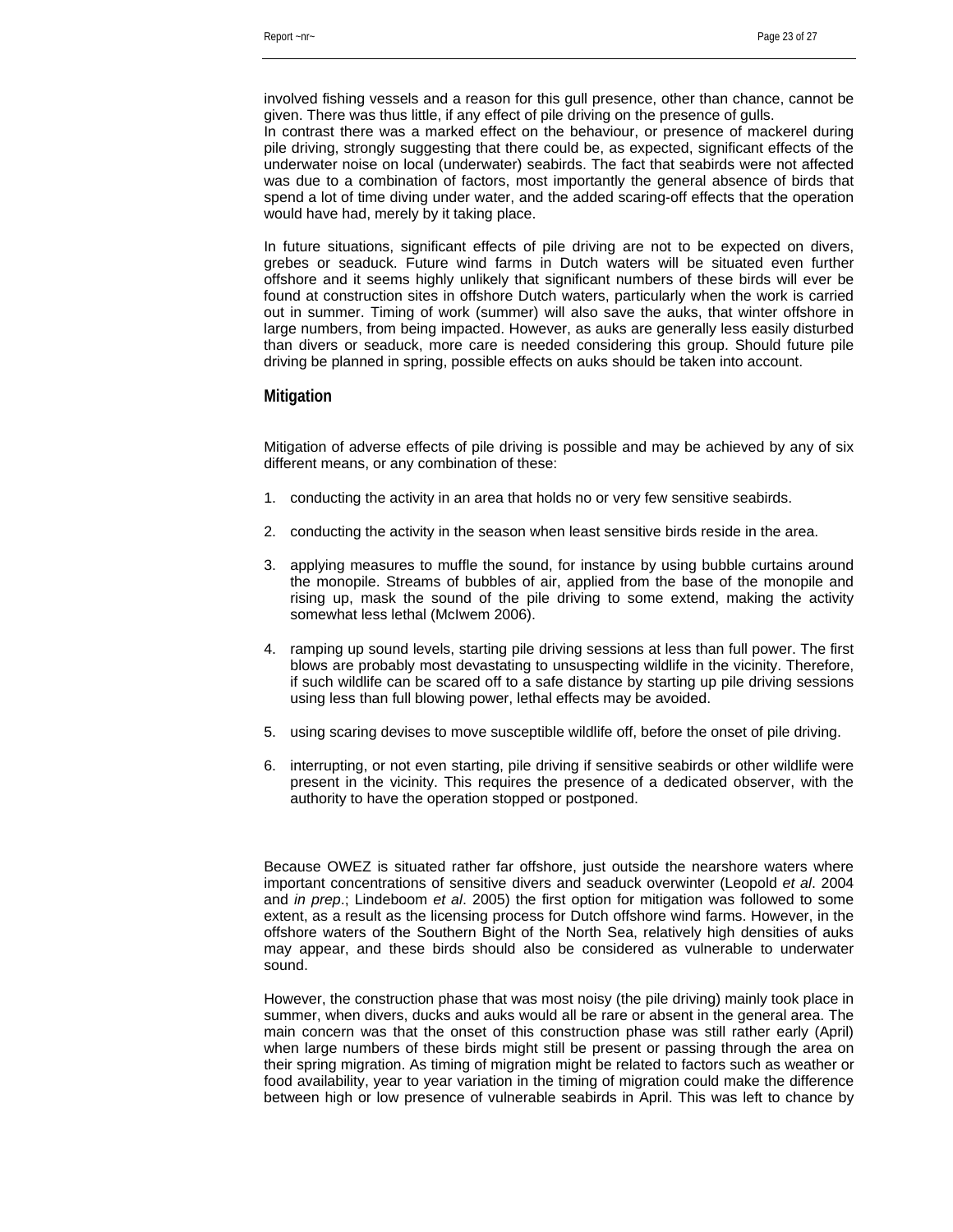the operators, but as it turned out, the most critical birds had left the area just before pile driving commenced (see below)

Bubble curtains were not deployed during pile driving for OWEZ, but other mitigation measures were taken, both on purpose and by chance. In any case, the presence of the large construction ship at the site, together with several support vessels and sometimes with foundation rocks being sank at another monopile site nearby at the time of pile driving, all contributed to making the site unattractive to seabirds that are sensitive to disturbance and loud noises. All pile driving sessions started at less than full power and the pile would sink into the soil on its own weight first. This was standard operation for practical reasons, but this *modus operandi* would give vulnerable wildlife the chance to move away from the site to distances were the sound levels would no longer be lethal when the full power of the hammer was applied later on. Finally, a dedicated "pinger" was used that generated loud underwater noise, meant to scare off any cetaceans or seals in the vicinity of the construction site. This devise would, in all likelihood, have had a similar effect on sensitive seabirds, if present. It was always put into operation 3-4 hours before pile driving started. There were thus many factors contributing to a situation in which very few, if any vulnerable seabirds would be within lethal distance of the pile driving ship, the "Svanen" (Figure 1), when blows were delivered at full power. There was, however, no dedicated observer present at the Svanen during OWEZ pile driving to monitor any remaining effects.

### References

- Arts F.A. & Berrevoets C.M. 2005. Monitoring van zeevogels en zeezoogdieren op het Nederlands Continentaal Plat 1991-2005. Rapport RIKZ/2005.032, Middelburg.
- Burnham K., Anderson D. & Laake J. 1980. Estimation of density from line sampling of biological parameters. Wildl. Monogr. 72, 202p.
- Elsam Engineering 2005. Elsam offshore wind turbines Annual status report for the environmental monitoring programme. 1 January 2004 - 31 December 2004. Available from: www.hornsrev.dk.
- Elsam Engineering & Energi E2 2005. Review Report 2004. The Danish offshore wind farm demonstration project: Horns Rev and Nysted offshore wind farms environmental impact assessment and monitoring. Report for the Environmental Group. Available from: www.hornsrev.dk.
- Hastings M.C. & Popper A.N. 2005. Effects of sound on fish. Jones & Stokes, Sacramento, California.

Available from: www.dot.ca.gov/hq/env/bio/files/Effects\_of\_Sound\_on\_Fish23Aug05.pdf.

- ICES 2005. Report of the Ad-hoc Group on the impact of sonar on cetaceans and fish (AGISC) ICES CM2005/ACE:01.
- Joint Nature Conservation Committee (JNCC) 2004. Guidelines for minimizing acoustic disturbance to marine mammals from seismic surveys. Aberdeen, 9p. Available from: www.jncc.gov.uk/marine
- Leopold M.F., Camphuysen C.J., van Lieshout S.M.J., ter Braak C.J.F. & Dijkman E.M. 2004. Baseline studies North Sea wind farms: Lot 5 marine birds in and around the future site Nearshore Windfarm (NSW). Alterra-rapport 1047: 198 p.
- Leopold M.F., Dijkman E.M., Gonzalez-Mirelis G. & Berrevoets C. (in prep.). Marine protected areas in the Dutch sector of the North Sea: a bird's eye view.
- Lindeboom H., Geurts van Kessel J. & Berkenbosch L. 2005. Areas with special ecological values on the Dutch Continental Shelf. Rapport RIKZ/2005.008, Alterra Rapport nr. 1203, 103p.
- Madsen P.T., Wahlberg M., Tougaard J. & Tyack P. 2006. Wind turbine underwater noise and marine mammals: implications of current knowledge and data needs. Mar. Ecol. Prog. Ser. 309: 279-295.
- Near Shore Windpark 2003. Wbr/Wm vergunningaanvraag NSW, Bijlage III: -Constructieen Ontmantelingsplan. Document opgemaakt ten behoeve van Wbr/Wm vergunningaanvraag Near Shore Windpark.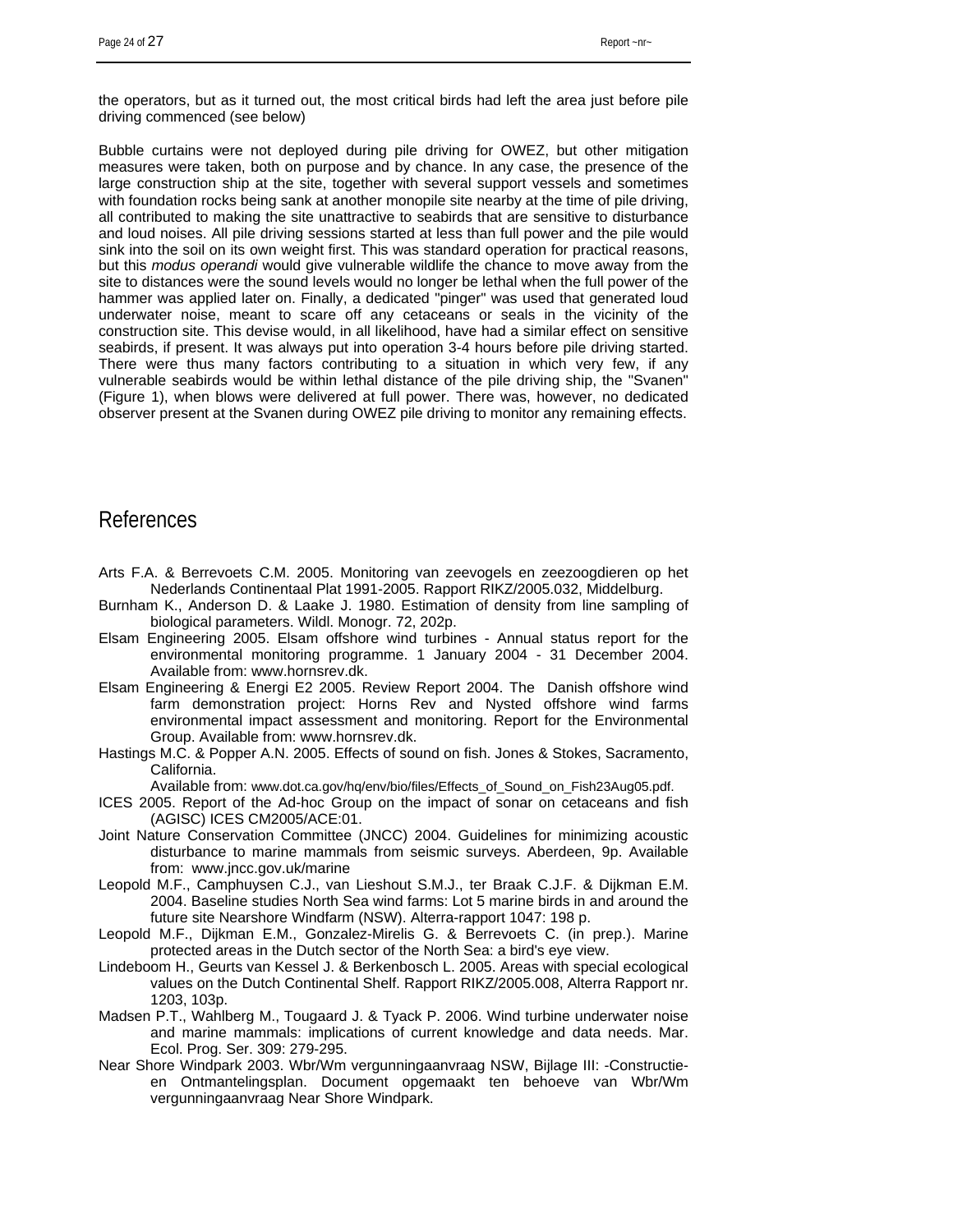- Nedwell J.R., Edwards B., Turnpenny A.W.H. & Gordon J. 2004. Fish and marine mammal audiograms: a summary of available information. Subacoustech Report 534R0214. Available from: www.subacoustech.com.
- Perdon K.J. & Goudswaard P.C. 2006. De Amerikaanse zwaardschede, *Ensis directus*, en de halfgeknotte strandschelp, *Spisula subtruncata*, in de Nederlandse kustwateren in 2006. IMRES rapport C078/06, 21p.
- Schwemmer P., Mendel B., Dierschke V., Sonntag N. & Garthe S. 2006. Evaluation of the impact of ship traffic on sensitive seabirds, ducks and divers in German waters. paper given at the Seabird Group 9th International Conference: Seabirds under pressure, 1-3 September 2006, Aberdeen, Scotland.
- Simmonds M., Dolman S. & Weilgart L. (eds) 2003. Oceans of noise. Whale and Dolphin Conservation Society (WDCS) Science Report, 164p. Available from: http://www.wdcs.org/
- Stemp R. 1985. Observations on the effects of seismic exploration on seabirds, pp. 217- 233. In: G.D. Greene, F.R. Engelhardt & R.J. Paterson (eds), Proceedings of the Workshop on Effects of Explosives Use in the Marine Environment, January 29-31, 1985, Halifax. Canada Oil and Gas Lands Administration, Environmental Protection Branch, Technical Report No. 5.
- Turnpenny A.W.H. & Nedwell J.R. 1994. The effects of marine fish, diving mammals and birds of underwater sound generated by seismic surveys. Subacoustech Report FCR 089/94. Available from: www.subacoustech.com.
- U.S. Department of the Interior, Minerals Management Service, Gulf of Mexico OCS Region 2004. Geological and Geophysical Exploration for Mineral Resources on the Gulf of Mexico Outer Continental Shelf Final Programmatic Environmental Assessment. New Orleans, 487p. Available from: http://www.gomr.mms.gov.
- Verboom W.C. 2005a. Mensen berokkenen waterdieren gehoorschade. De Water Juli 2005: 7-8.
- Verboom W.C. 2005b. Bulderen windmolens de bruinvis weg?. Nieuwsbrief Nederlandse Zeevogelgroep 6(3): 12.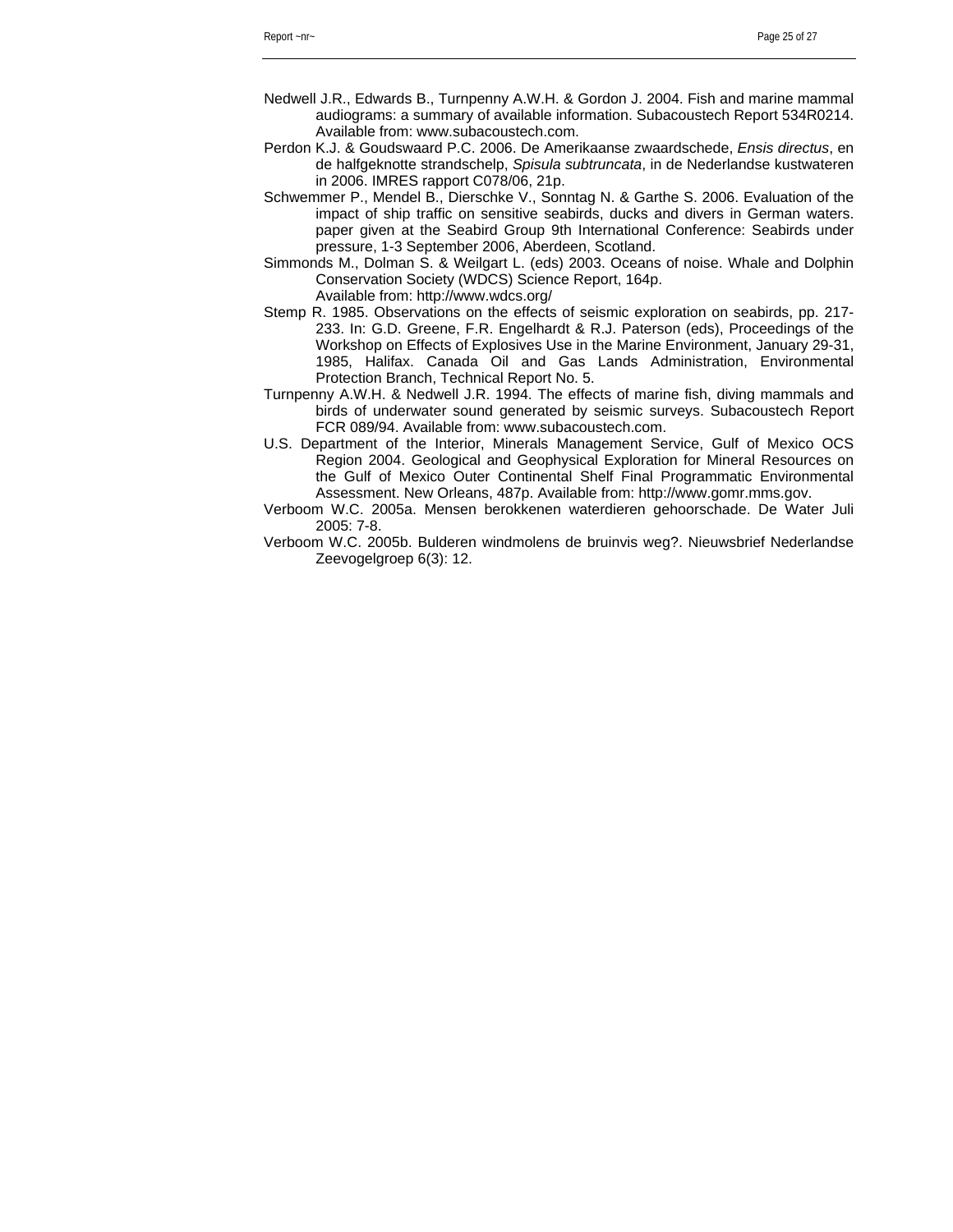# Appendix: mammal and bird names mentioned in this report

gannet jan van gent Morus bassanus cormorant aalscholveri Phalacrocorax carbo common scoter zwarte zee-eend Melanitta nigra lesser black-backed gull kleine mantelmeeuw Larus graellsii guillemot zeekoet Uria aalge razorbill alk alk Alca torda

**English Dutch Dutch Scientific name** cetaceans walvisachtigen Cetacea loons (USA) zeeduikers Gaviidae divers zeeduikers Gaviidae shearwaters **pijlstormvogels** Procellariidae pelicans pelikanen Pelecanidae boobies jan van genten Sulidae scoters **zee-eenden** Anatidae seaduck zee-eenden Anatidae skuas iagers is been stercorariidae gulls meeuwen Laridae terns **Sterns** Sterns **Laridae** auks alkachtigen Alcidae